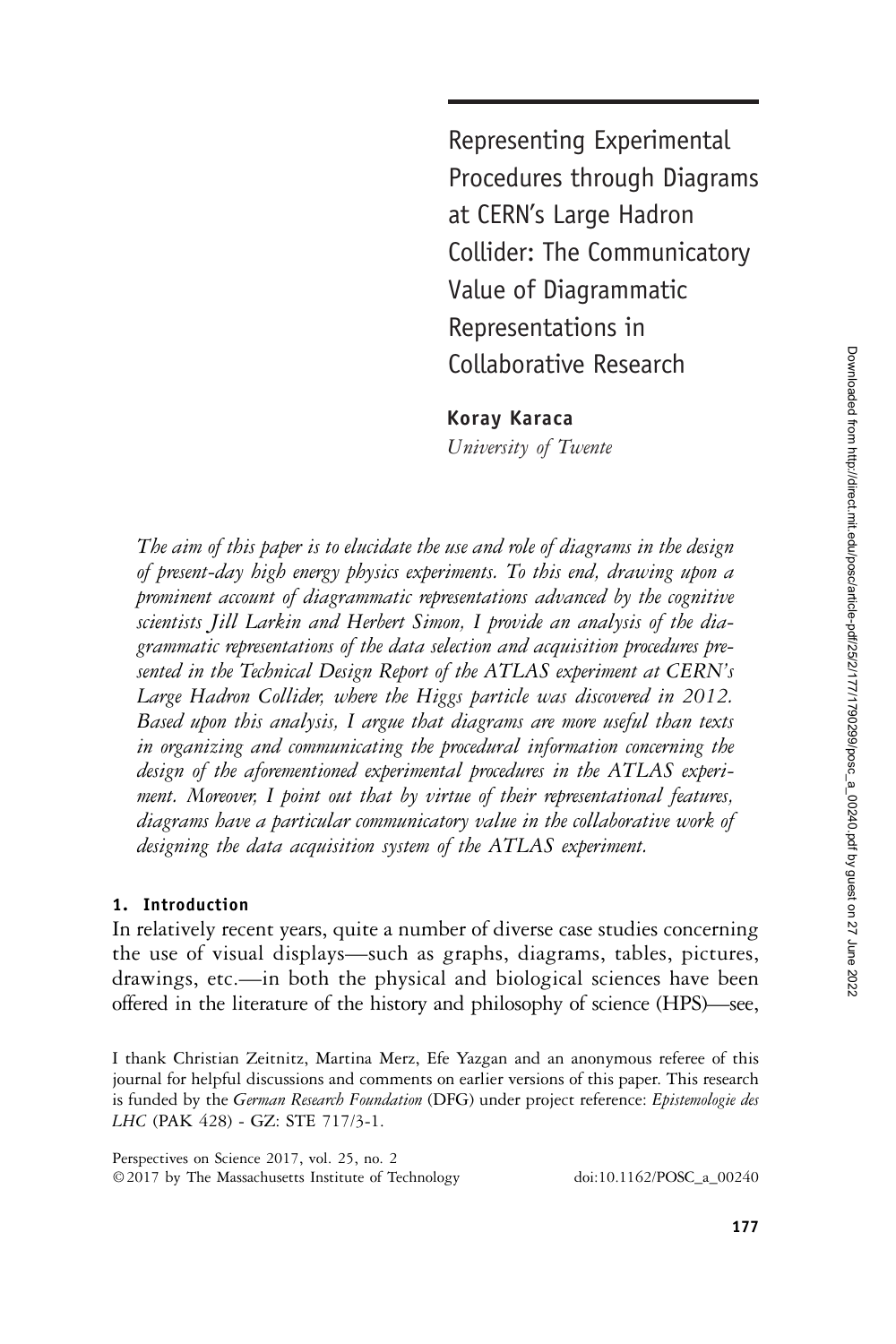#### 178 Representing Procedures through Diagrams at LHC

e.g., Miller 1984; Lynch and Woolgar 1990; Baigrie 1996; Pauwels 2006. These case studies have shown that visual representations fulfill important functions in both the theoretical and experimental practices of science, thereby emphasizing the *non-verbal* dimension of scientific inquiry that had been neglected by the traditional language-based conception of science, which takes the production, justification and dissemination of scientific knowledge to be essentially linguistic processes expressed in the form of scientific theories and hypotheses.<sup>1</sup>

The notion of diagrammatic representation has been long studied by cognitive scientists in relation to the issue of problem solving and thinking with diagrams, as well as in relation to the analysis of cognitive processes involved in diagram interpretation and understanding (see, e.g., Cheng et al. 2001). However, even though historians and philosophers of science have drawn upon the resources of cognitive science to account for the cognitive aspects of scientific inquiry (see, e.g., Giere 1992), the HPS literature concerning the use of diagrams in scientific practice has not sufficiently benefited from the literature of cognitive science on reasoning with diagrams. The present paper is an attempt to make use of the resources of cognitive science to understand the role of diagrammatic representations in the current practice of experimental high energy physics (HEP).

Using diagrams to describe experimental procedures is an established practice in experimental HEP. For example, *block diagrams*<sup>2</sup> and *flowcharts*<sup>3</sup> were used in the technical design reports of the HEP experiments performed in the 1980s and 1990s, such as Large Electron-Positron Collider (LEP) experiments at CERN (see LEP Collaboration 1984) and the Collider Detector II (CDF II) experiment at Fermilab (see CDF II Collaboration 1996). In this paper, as a case study, I will examine the use of diagrams in the design of the data acquisition system of the ATLAS (A Toroidal Large Hadron Collider Apparatus) experiment that has been running at CERN's Large Hadron Collider (LHC) in Geneva since September 2008 (see ATLAS Collaboration 2008). The ATLAS experiment is a multi-purpose experiment aimed to test the prediction of the Higgs boson by the Standard

1. This conception dates back to the writings of the logical positivists who characterized scientific discourse in terms of the logical and linguistic structures of scientific theories. Karl Popper, who was the earliest critic of logical positivism, as well as the philosophers of the post-positivist era in the philosophy of science—such as Norwood Russell Hanson, Thomas Kuhn and Imre Lakatos—also saw scientific inquiry mainly as a linguistic process driven by scientific theories and hypotheses.

2. A block diagram is a type of diagram that represents the main parts of a system as blocks connected through lines that show the relationships between different parts of the system.

3. A flowchart is a type of diagram that represents the different steps of a process by connecting them through arrows.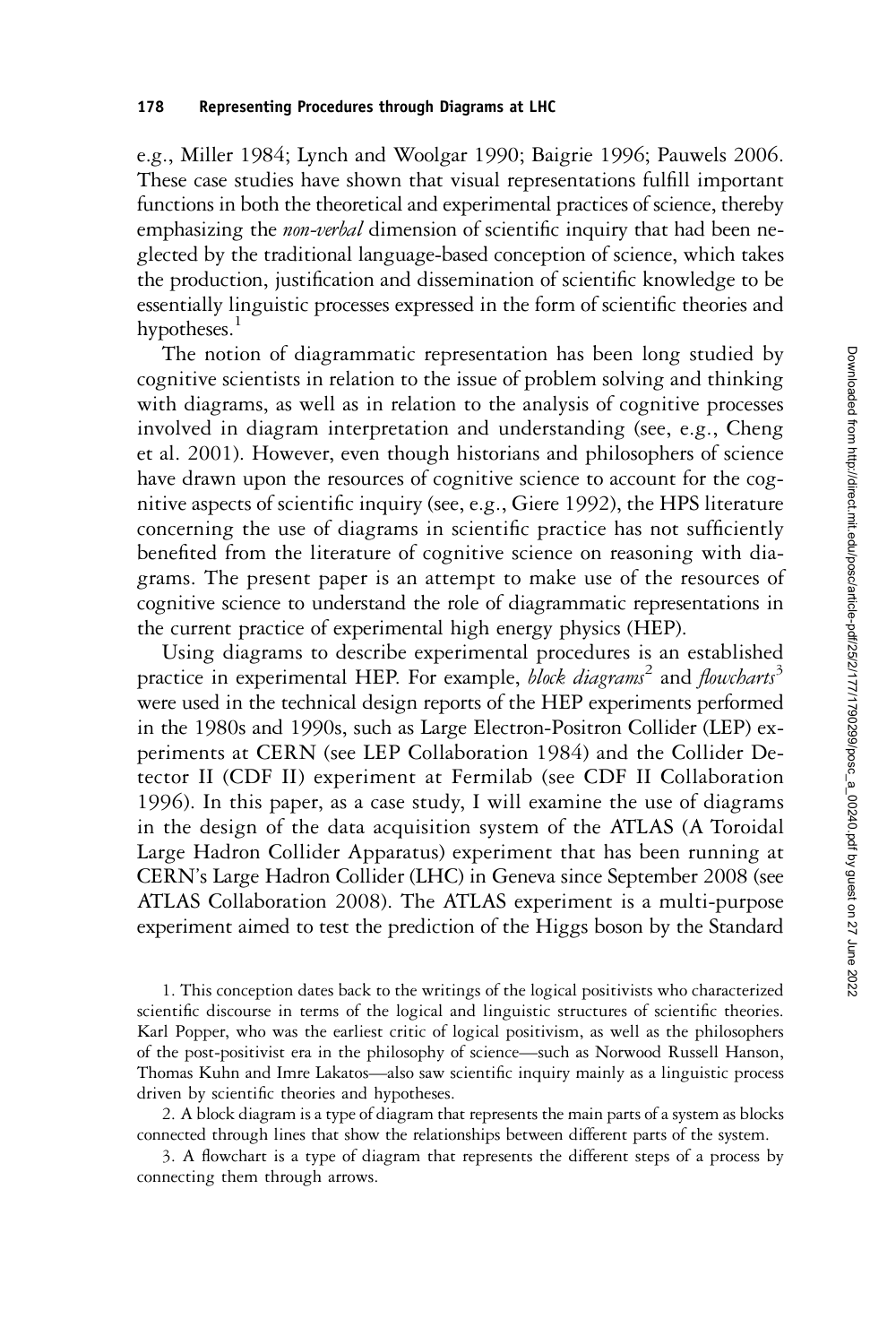Model (SM) of elementary particle physics<sup>4</sup> as well as the predictions of a wide range of theoretical models—often referred to as the *models beyond the* SM (BSM models)—which have been offered as possible extensions of the SM in the literature of HEP (see, e.g., Ellis 2012). In 2012, the long-sought Higgs boson was discovered in the ATLAS experiment (ATLAS Collaboration 2012) as well as in the CMS experiment (CMS Collaboration 2012), which is the other multi-purpose experiment currently running at the LHC. As I shall show in this paper, different types of diagrams borrowed from the literature of System and Software Engineering  $(SSE)^5$  are used in the ATLAS Technical Design Report  $(ATDR)$ , which is a technical document that contains the design information concerning the principal components and functions of the ATLAS data acquisition system (ATLAS Collaboration 2003). It is to be noted that the diagrams of SSE I will analyze in this paper are much more complex than block diagrams and flow charts used in the technical design reports of the LEP and CDF II experiments. Before I start discussing the use of diagrams in the case of the ATLAS experiment, in the next section I will offer a brief overview of the HPS literature on the role of non-verbal reasoning in scientific practice.

### 2. HPS Perspectives on Non-Verbal Reasoning in Scientific Practice

In the HPS literature, the role of non-verbal reasoning in scientific practice has been most prominently studied by David Gooding in the context of scientific experimentation. Gooding has pointed out that even though "human agency is essential to both exploratory observation and experimental testing" (Gooding 1990a, p. 10) it has not been addressed by the standard philosophy of science

4. The SM of elementary particle physics consists of two gauge theories; namely, the unified theory of the weak and electromagnetic interactions, and the theory of quantum chromo-dynamics that describes strong interactions.

5. SSE is a discipline concerned with the diagrammatic modeling of information systems for design and analysis purposes (see Booch et al. 2007; Hoffer et al. 2008). For a philosophical discussion concerning diagrammatic modeling in SSE, see Karaca 2012.

6. The ATDR for data acquisition was reviewed by the Large Hadron Collider Experiments Committee (LHCC). The LHCC reviews the technical design reports of the experiments planned to run at the LHC, and makes recommendations to the CERN Research Board that takes final decisions regarding experimental proposals. The approved proposals become part of the CERN experimental program. It is stated in the minutes of the LHCC's  $67<sup>th</sup>$  meeting held on 26–27 November 2003 that the LHCC recommended general approval of the ATDR to the CERN Research Board. It is also stated in the minutes of the 167<sup>th</sup> meeting of the Research Board held on 26 February 2004 that the ATDR was approved by the CERN Research Board. The minutes of the meetings of the LHCC and those of the CERN research board, as well as the information regarding these experimental committees, can be accessed at the URL: http://committees.web. cern.ch/Committees. I am grateful to Peter Jenni, former spokesperson of the ATLAS experiment, for clarifying the review process of the ATDR, as well as for drawing my attention to the aforementioned minutes of the LHCC (personal communication, July 22, 2014).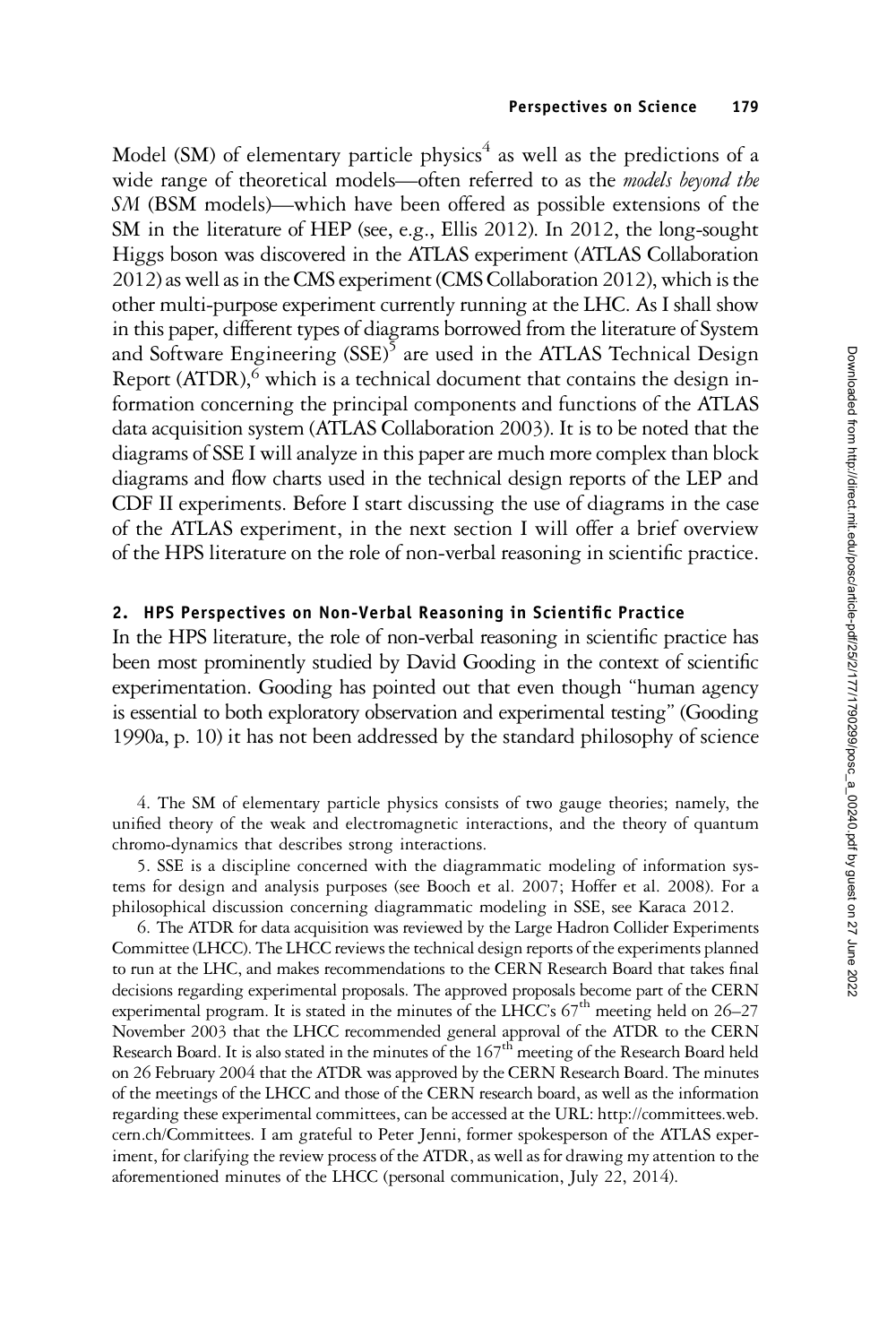

Figure 1. A Gooding map (Gooding 1990b, p. 180) that represents "Faraday's decision to build a setup, experiment with it, and represent and record outcomes" (1990b, p. 179). In this map, a "square denotes the outcome of manipulations in the material, phenomenal world (such as noticing, seeing, recording); and a *circle* denotes the outcome of mental operations (such as imagining, visualizing, describing, inferring, comparing) [...] a solid triangle indicates a *change of* a major goal or method (e.g., from seeking evidence for one hypothesis to proving the methods used to obtain that evidence)" (1990b, p. 177–178).

that "has sought to reduce the interaction of theory and experiment to a logical relationship, that is, a relationship between propositions" (Gooding 1992, p. 65). In Gooding's view, however, this is an untenably simple view of the relationship between theory and experiment, as "[m]uch of what experimenters do involves nonverbal doing" (Gooding 1992, p. 66). Gooding's proposed solution to remedy this shortcoming is to elucidate what he calls the "procedural knowledge" of experiment that is manifest in the implementation of experimental procedures (Gooding 1990b, p.177).<sup>7</sup> To this end, Gooding has introduced a diagrammatic notation<sup>8</sup> for mapping experimental procedures and applied it to the case of Michael Faraday's electromagnetic induction experiments in order to characterize the human agency involved in performing these experiments in terms of Faraday's "conceptual and material manipulations" (Gooding 1990a,b). Using his diagrammatic notation and Faraday's laboratory notes, Gooding has provided, what he calls, the "experimental maps" of Faraday's manipulations during the course of his experiments—as shown in Figure 1. In Gooding's view, these

7. Here, Gooding draws upon a standard distinction in epistemology—originally due to Gilbert Ryle (1945)—between two types of knowledge, namely, declarative knowledge ("knowing-that") and procedural knowledge ("knowing-how"), which are respectively defined to be the knowledge of facts, things, or concepts, and the knowledge of performing actions.

8. Gooding's notation is an elaboration of an earlier notation introduced by Ryan Tweney (1989) to map the procedures of Faraday's electromagnetic induction experiments.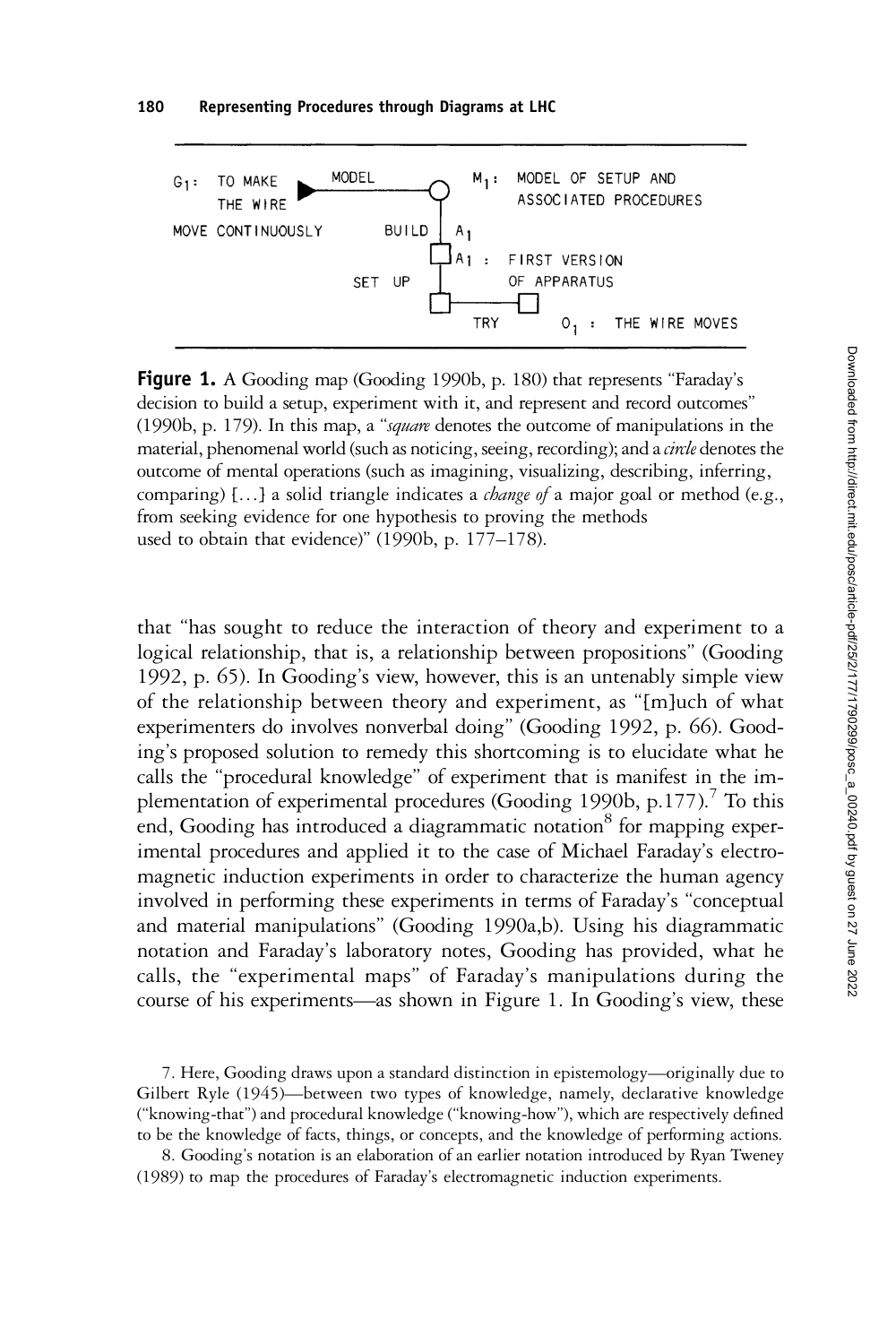maps make visible the human agency that is essential to perform Faraday's experiments.

Moreover, Gooding has argued that the visual imagery that consists of lines of force and magnetic curves, and which Faraday created and used in his experiments, was essential to the latter's theorizing of the law of electromagnetic induction. In Gooding's view, through this visual imagery and the physical concepts it implied, Faraday was able to make the phenomenon of electromagnetic induction accessible to visual perception and eventually to verbal expression in the form of a law of nature.

Unlike Gooding, Nancy Nersessian has examined the role of internal representations associated with mental processes taking place during scientific reasoning, rather than external representations provided by visual displays. Nersessian has long advocated an approach, which she calls "cognitive-historical method," to analyze the problem solving practices of scientists (Nersessian 1992). This method is based on the idea that the resources of cognitive science can be used to elucidate some historical cases of scientific reasoning (Nersessian 2008, chap. 1). In accordance with her cognitive-historical method, Nersessian (2008, sect. 4.1) has adopted the "mental models framework," which emerged in the literature of cognitive science in the 1980s following the seminal work of the cognitive psychologist Philip Johnson-Laird (1980, 1983).<sup>9</sup> Instead of subscribing to an already existing account of mental models, Nersessian has advanced her own account, which she calls the "minimalist mental modeling hypothesis" (2008, p. 128). According to this account, in certain problem solving tasks, human reasoning is carried out by means of the construction, implementation and manipulation of a mental model, which Nersessian defines as "an organized unit of knowledge that embodies representations of spatiotemporal relations, representations of situations, entities, and processes, as well as representations of other pertinent information, such as causal structure" (2008, p. 128).

Nersessian's main purpose in drawing upon the mental models framework is to understand how human reasoning is modeled during scientific inquiry. Nersessian has applied her account of mental modeling to James Clark Maxwell's work on electromagnetism. She has argued that Maxwell's train of thought leading to his derivation of the electromagnetic field equations can be seen as reasoning through a mental model (2008, chap. 5). Nersessian has noted that various diagrams, such as the vortex-idle wheel diagram introduced by Maxwell, assisted him in his reasoning with the mental model he worked with. This last point concerns the issue of how

<sup>9.</sup> For an overview of different accounts proposed in the mental models framework, see Nersessian 2008, sect. 4.1.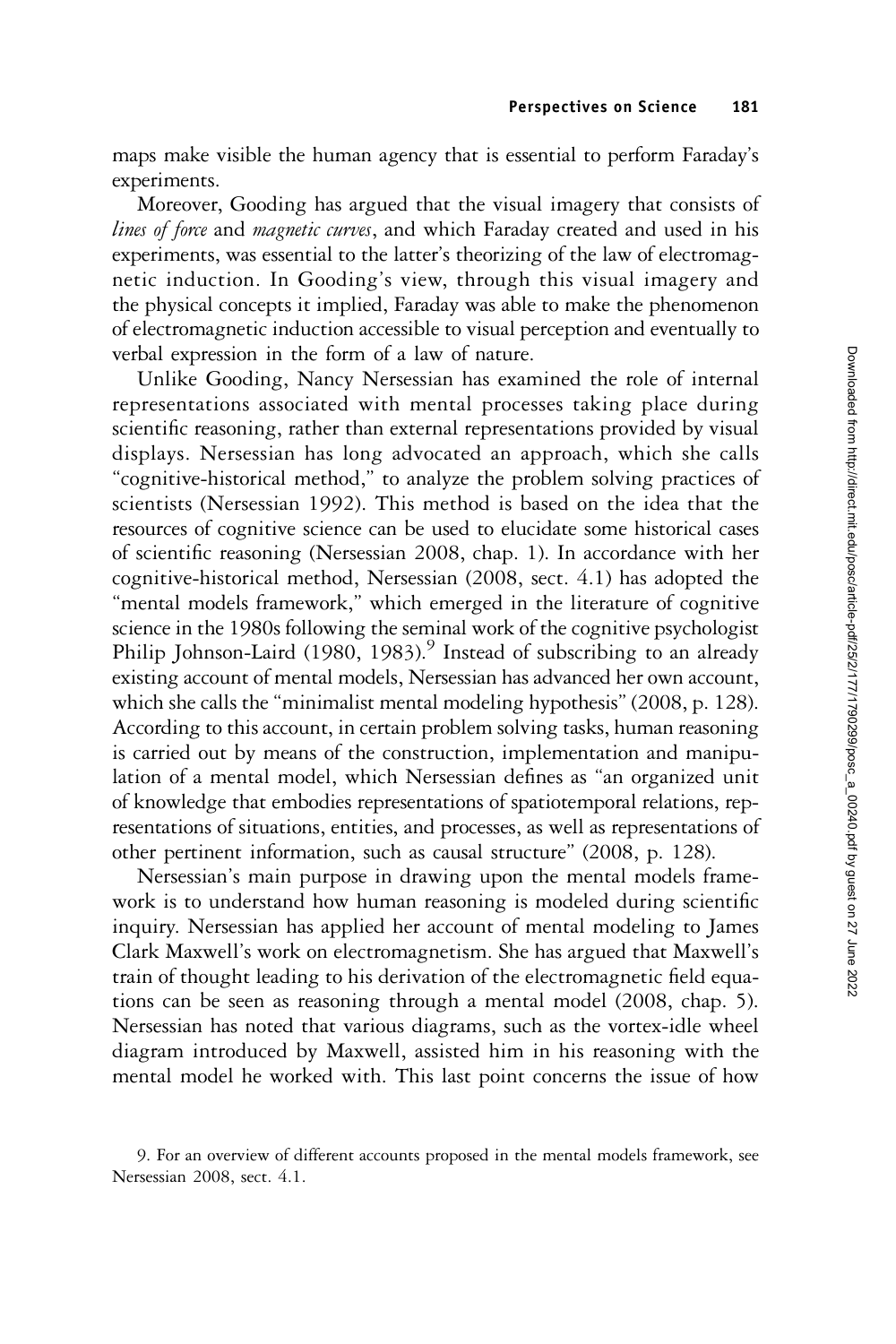mental models interact with external representations such as diagrams.<sup>10</sup> Nersessian has argued that there exist

correspondences between elements of mental models and elements represented in diagrams, [in the sense that] manipulating the components of a diagrammatic representation as one perceives it or acts on it can lead to corresponding transformations of the mental model. (2008, p. 161)

In this way, according to Nersessian, diagrams have the potential to facilitate the human reasoning process through interplay with mental models (Nersessian 2008).

In this paper, I will not address the issue of how scientists reason through mental models during scientific inquiry. Rather, in line with Nersessian's cognitive-historical method, I will elucidate the role of diagrammatic representations in the design of experimental procedures in the context of the ATLAS experiment. To this end, I will draw upon a prominent account of diagrammatic representations advanced by the cognitive scientists Jill Larkin and Herbert Simon (hereafter L&S) (1987). In passing, let me note that Nersessian has also drawn upon L&S's account to argue in what respects diagrammatic and propositional (sentential) representations differ from each other (Nersessian 2008, chaps. 4 and 5). But, she has not applied L&S's account to a case study to examine the role of diagrammatic representations in scientific practice.

# 3. L&S on Differences between Diagrammatic and Propositional Representations

In a seminal paper, entitled "Why a diagram is (sometimes) worth ten thousand words," L&S (1987) have contrasted diagrammatic representations with propositional representations in order to characterize how these two types of knowledge representation differ from one another, specifically with respect to reasoning involved in problem solving in domains such as physics and geometry. In L&S's account, a propositional representation is a "data structure in which elements appear in a single sequence," whereas a diagrammatic representation is a "data structure in which information is indexed by two-dimensional location" (L&S 1987, p. 68). Based on these

<sup>10.</sup> The same issue has been also addressed in the literature of cognitive science; see, e.g., Scaife and Rogers 1996; Hegarty 2004; Liu and Stasko 2010.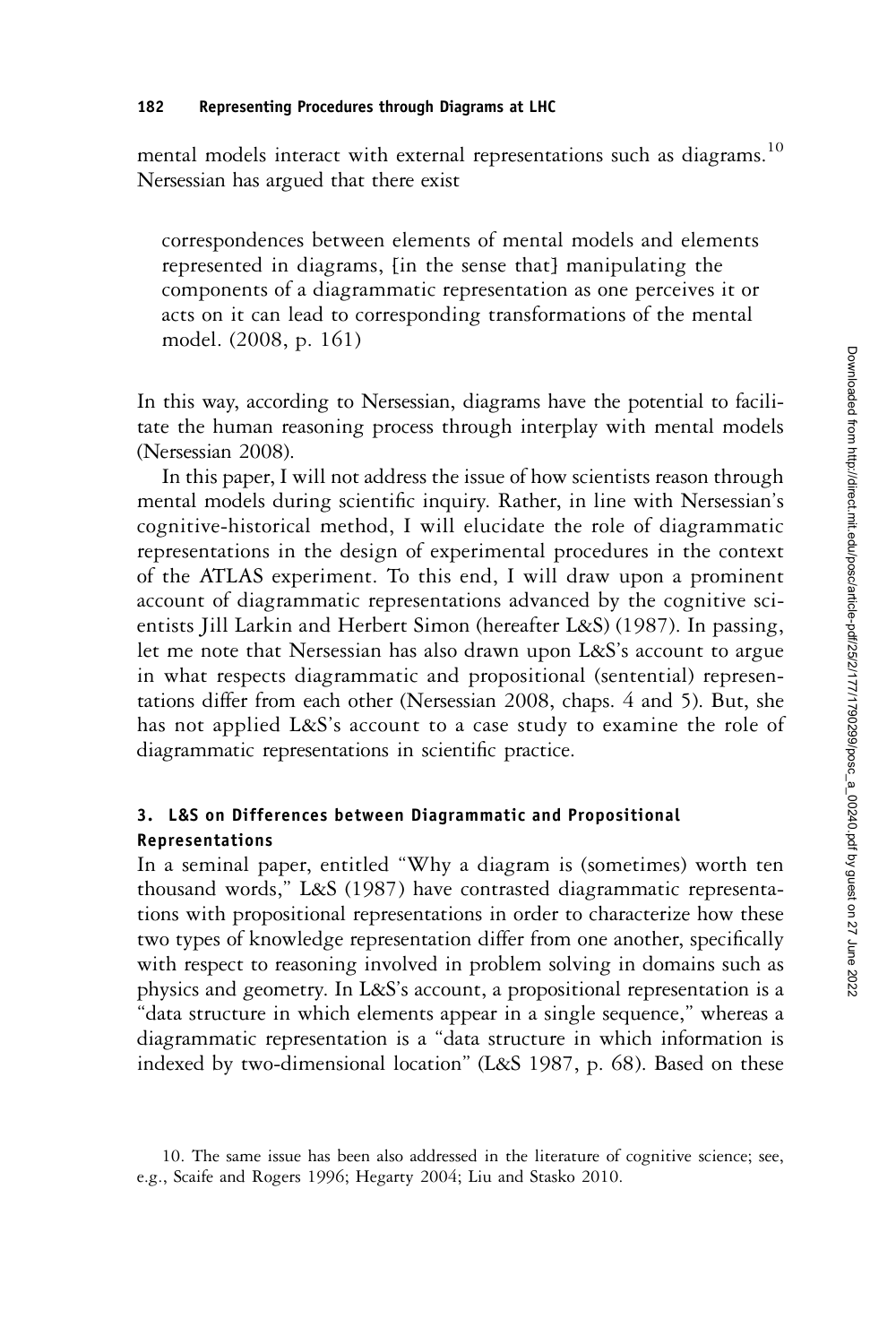definitions, L&S suggest that the "fundamental difference between our diagrammatic and sentential representations is that the diagrammatic representation preserves explicitly the information about the topological and geometric relations among the components of the problem, while the sentential representation does not" (L&S 1987, p. 66). Therefore, the distinction L&S draws between diagrammatic and propositional representations indicates that, unlike propositional representations, "[d]iagrams are a kind of *analogical* (or *direct*) knowledge representation mechanism that is characterized by a parallel (though not necessarily isomorphic) correspondence between the structure of the representation and the structure of the represented" (Kulpa 1994, p. 77).

L&S offer two main reasons "why a diagram can be superior to a verbal description for solving problems" (1987, p. 98). The first reason concerns what they call the "localization of information" (1987, p. 98), namely, the spatial groupings of information that is necessary to solve a problem. According to L&S's account, in diagrammatic representations, since "information is indexed by location in a plane, many elements may share the same location, and each element may be 'adjacent' to any number of other elements" (1987, p. 98). Diagrams thereby "can group together all information that is used together" (L&S 1987, p. 98), and their use in domains of problem solving (such as geometry and physics) substantially reduces the need to search for the pieces of information relevant to make a problem solving inference. Unlike in diagrammatic representations, in propositional representations, since "the data structure is indexed by position in a list […] each element [lies] 'adjacent' only to the next element in the list" (L&S 1987, p. 98). As a result, the related pieces of represented information get increasingly separated from each other in propositional representations as the amount of information increases, thus working against the spatial localization of information (L&S 1987, p. 69). This in turn makes propositional representations less efficient than diagrammatic representations to solve problems in domains such as physics and geometry.

The second main reason L&S offer concerns the perceptual ease provided by diagrams in problem solving. Since there exists a structural correspondence (not necessarily one-to-one), in terms of spatial relations contained, between the information and its diagrammatic representation, the latter has the ability to "automatically support a large number of perceptual inferences, which are extremely easy for humans" (L&S 1987, p. 98). For instance, "when we draw a rectangle and its two diagonals, the existence of the point of intersection of the diagonals is inferred automatically—the point is created on the paper, accessible to perception" (L&S 1987, p. 98). However, since no structural correspondence exists between spatial relations and their corresponding propositional representations,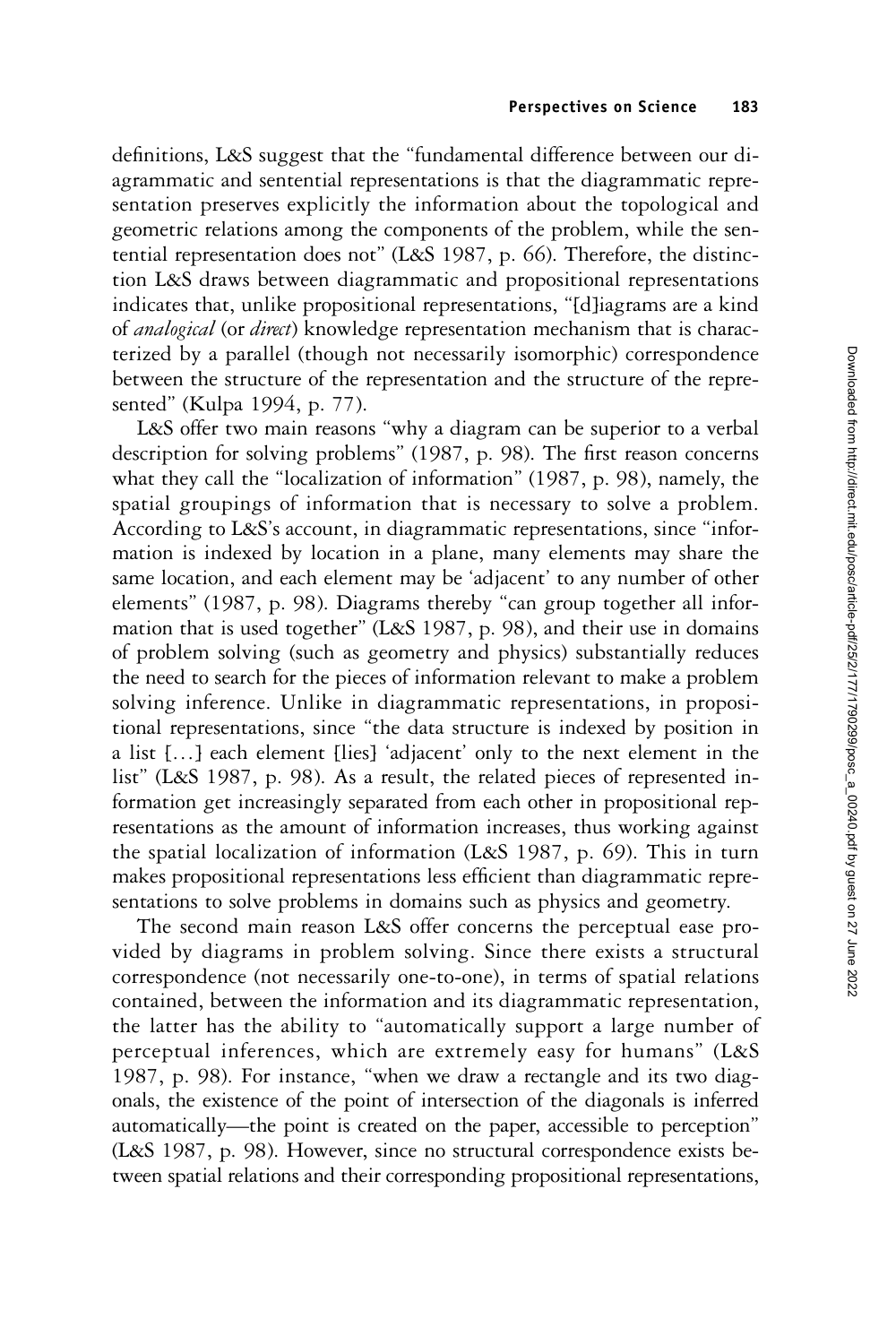#### 184 Representing Procedures through Diagrams at LHC

information regarding spatial relations is not readily available to visual perception when represented by texts and needs to be inferred from the syntactic and semantic structures of sentences; thus making texts less efficient than diagrams in terms of the representation of spatial relations. In L&S's account:

Two representations are informationally equivalent if all of the information in the one is also inferable from the other, and vice versa […] Two representations are computationally equivalent if they are informationally equivalent and, in addition, any inference that can be drawn easily and quickly from the information given explicitly in the one can also be drawn easily and quickly from the information given explicitly in the other, and vice versa. (L&S 1987, p. 67)

In L&S's account, diagrammatic and propositional representations are not computationally equivalent, in that by virtue of spatial localization of information and perceptual ease provided by diagrams, the ease and rapidity of making a problem-solving inference through diagrammatic representations are considerably greater than through propositional representations. It is important to note that, in L&S's account, as the title of their 1987 paper also indicates, the above-mentioned virtues of diagrams should not be taken to imply that they are always superior to propositional representations for problem solving. Rather, in order for a diagram to be useful in the problemsolving process, it must be constructed in such a way to take advantage of the above-mentioned virtues of diagrammatic representations (L&S 1987, pp. 98–99).

The above overview suggests that L&S provide a ground not only to account for the use and function of diagrammatic representations in experimentation, but also to compare the diagrammatic and propositional representations of experimental procedures to assess their relative effectiveness. In this paper, I shall make use of L&S's account to examine the diagrammatic representations of data selection and acquisition procedures presented in the ATDR, as well as to compare them with the corresponding textual descriptions. It is worth noting that typically relatively simple examples of diagrams, such as those used in physics and geometry textbooks, have been examined in the literature of cognitive science. In this sense, the diagrams of SSE used in the ATDR present a novel case in which to analyze the differences between diagrammatic and propositional representations, in that the foregoing diagrams are far more complex and standardized than those diagrams previously considered in cognitive science studies.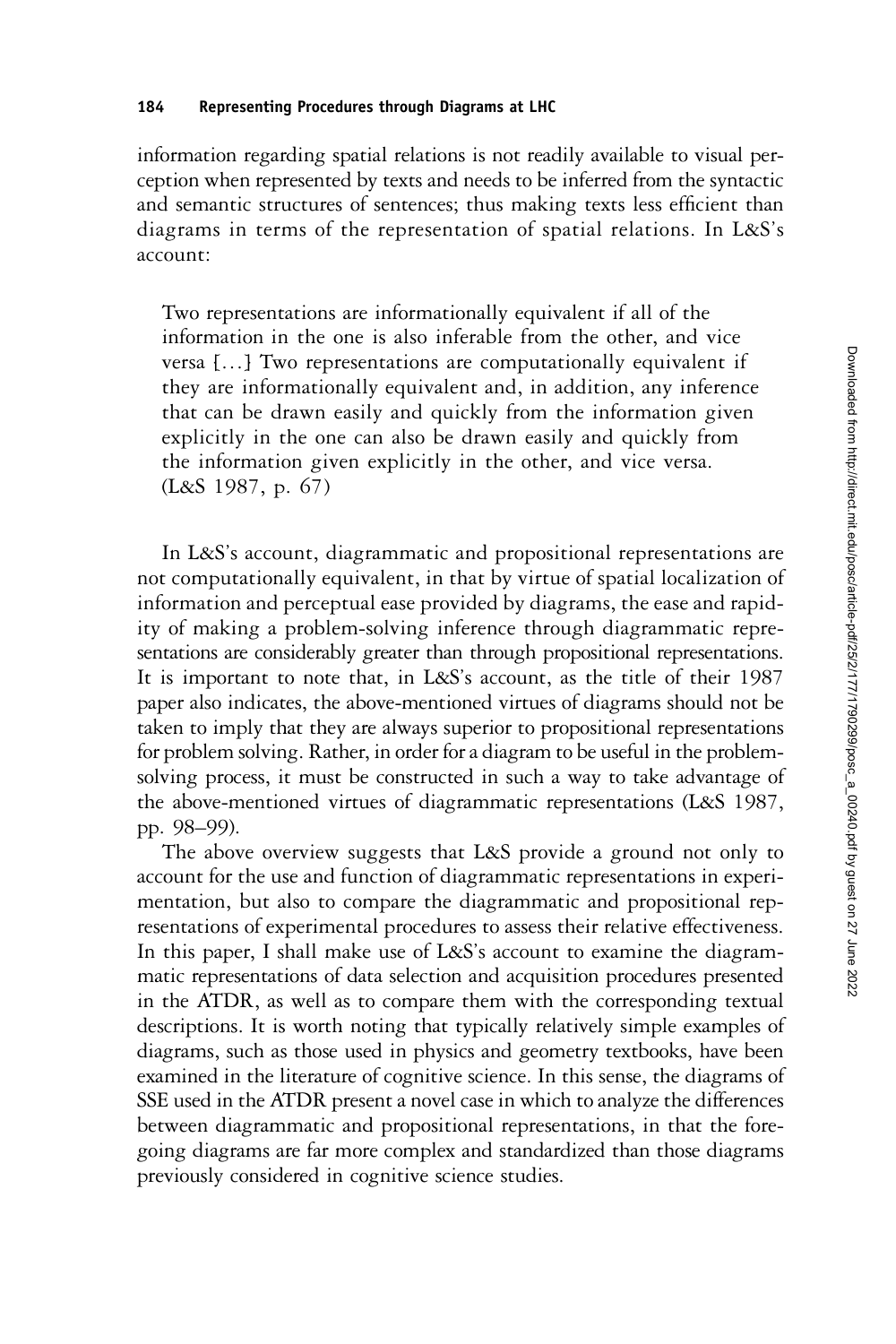## 4. Description of the ATLAS Data Acquisition System through Diagrams

In order for a HEP experiment to achieve its intended objectives, what are often called *interesting events*<sup>11</sup> need to be acquired during the process of data acquisition. Interesting events are those collision events that are considered to have the potential to serve the objectives of the experiment. Given that in HEP experiments, new particles are detected through their signatures, i.e., stable decay products, the collision events that contain the signatures of novel particles are considered to be interesting in the aforementioned sense. In the case of the ATLAS experiment, interesting collision events refer to those collision events that contain the signatures of the Higgs boson predicted by the SM and those of the novel particles predicted by the BSM models, such as superpartner particles predicted by supersymmetric models. The foregoing signatures include particles, namely, photons and leptons<sup>12</sup> with transverse momentum  $(p_T)^{13}$  at or above O (10) GeV, and jets with  $p_T$  at or above O (100) GeV, as well as missing or total transverse energy  $(E_T)$  at or above O (10)  $GeV^{14}$ 

The process of data acquisition in the ATLAS experiment is carried out in three stages by using trigger systems that perform an online selection (i.e., while proton beams are colliding inside the LHC) of interesting events according to a set of pre-determined selection criteria called a trigger menu.<sup>15</sup> The selection criteria are given in terms of the aforementioned signatures. Table 1 illustrates a sample trigger menu that consists of some of the major data selection criteria used in the ATLAS experiment. Each selection signature (or criterion) given in the left column of Table 1 is denoted as "NoXXi." Here, "N" denotes the minimum number of signatures required for a particular selection, and "o" denotes the type of the selected signature; e.g., "e" for electron; " $\gamma$ " for photon; " $\mu$ " for muon; " $xE$ " for missing  $E_T$ ; "E" for total  $E_T$ ; and "jE" for total  $E_T$  associated with jet(s). The label "XX" denotes a lowest  $E_T$  (in units of  $GeV$ ) for the signature under

11. In the terminology of experimental HEP, a collision event is defined to be a set of particle interactions that occur as a result of one bunch crossing, which takes place when two beams of particles collide with each other inside the particle collider.

12. A lepton is a spin  $\frac{1}{2}$  particle that interacts through electromagnetic and weak interactions, but not through strong interactions. In the SM, leptons are: electron, muon, tau, and their respective neutrinos.

13. Transverse momentum ( $p_T$ ) is the component of the momentum of a particle that is transverse to the proton-proton collision axis inside the ATLAS detector, and transverse energy  $(E_T)$  is the energy due to transverse momentum.

14. For a thorough discussion of interesting events in the case of the ATLAS experiment, see ATLAS Collaboration 2003, sect. 4.

15. For the details of how selection criteria are determined, see ATLAS Collaboration 2003, chap. 4. For a philosophical discussion, see Karaca (2017).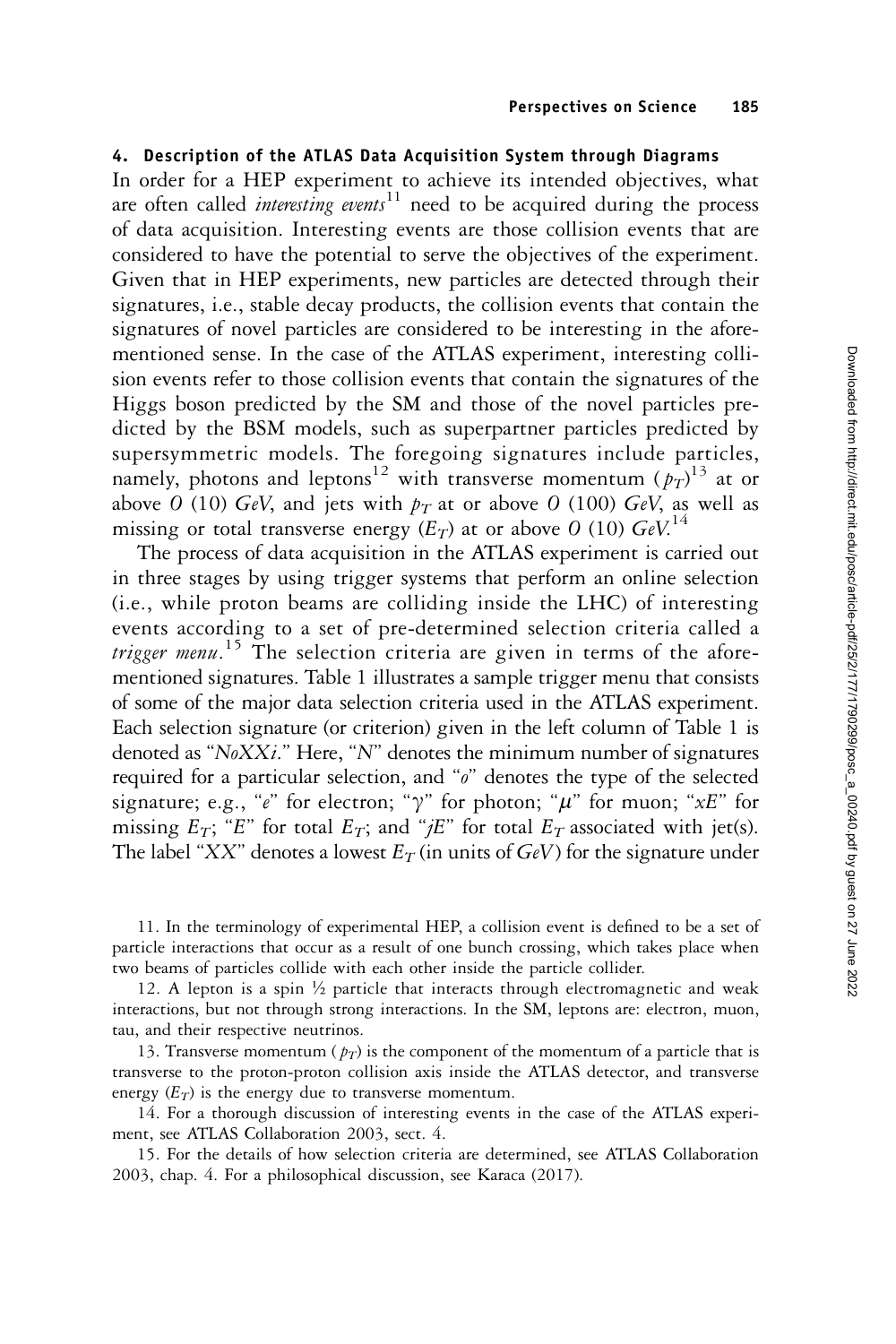| Selection signature                    | Examples of physics coverage                                                                   |
|----------------------------------------|------------------------------------------------------------------------------------------------|
| $e^{25i}$                              | $W \to e\nu$ , $Z \to ee$ , top production, $H \to WW^{(*)}/ZZ^{(*)}$ ,<br>$W'$ . $Z'$         |
| 2e15i                                  | $Z \rightarrow ee$ , $H \rightarrow WW^{(*)}/ZZ^{(*)}$                                         |
| $\mu$ 20i                              | $W \to \mu \nu$ , $Z \to \mu \mu$ , top production, $H \to WW^{(*)}/ZZ^{(*)}$ ,<br>$W'$ . $Z'$ |
| $2\mu10$                               | $Z \rightarrow \mu\mu$ , H $\rightarrow WW^{(*)}/ZZ^{(*)}$                                     |
| $\gamma$ 60i                           | direct photon production, $H \rightarrow \gamma \gamma$                                        |
| $2\gamma 20i$                          | $H \rightarrow \gamma \gamma$                                                                  |
| i400                                   | QCD, SUSY, new resonances                                                                      |
| 2i350                                  | QCD, SUSY, new resonances                                                                      |
| 3 <sub>1165</sub>                      | QCD, SUSY                                                                                      |
| 4j110                                  | QCD, SUSY                                                                                      |
| $\tau$ 60i                             | charged Higgs                                                                                  |
| $\mu$ 10 + e15i                        | $H \rightarrow WW^{(*)}/ZZ^{(*)}$ , SUSY                                                       |
| $735i + xE45$                          | $qqH(\tau\tau)$ , $W \to \tau \nu$ , $Z \to \tau\tau$ , SUSY at large tan $\beta$              |
| $i70 + xE70$                           | <b>SUSY</b>                                                                                    |
| xE200                                  | new phenomena                                                                                  |
| E1000                                  | new phenomena                                                                                  |
| iE1000                                 | new phenomena                                                                                  |
| $2\mu 6 + \mu^{+} \mu^{-}$ + mass cuts | rare b-hadron decays (B $\rightarrow \mu\mu X$ ) and B $\rightarrow J/\psi$ ( $\psi'$ )X       |

Table 1. Major selection criteria used in the ATLAS experiment. (Source: ATLAS Collaboration 2003, p. 38)

consideration, and "i" denotes an isolation requirement for the given signature. For example, the selection criterion " $e25i$ " in Table 1 amounts to the requirement of at least one isolated electron with an  $E_T$  at or above 25 GeV. The right column of Table 1 shows the physics processes predicted by the SM and the BSM models to which the selection signatures in the left column of the same table are relevant (for details, see ATLAS Collaboration 2003, sect. 4.4.1).

The first stage of the data acquisition process is carried out by the level-1 trigger system that performs a crude selection of potentially interesting events from the collision events detected by the calorimeter and muon detectors, which are the components of the ATLAS detector system. The level-1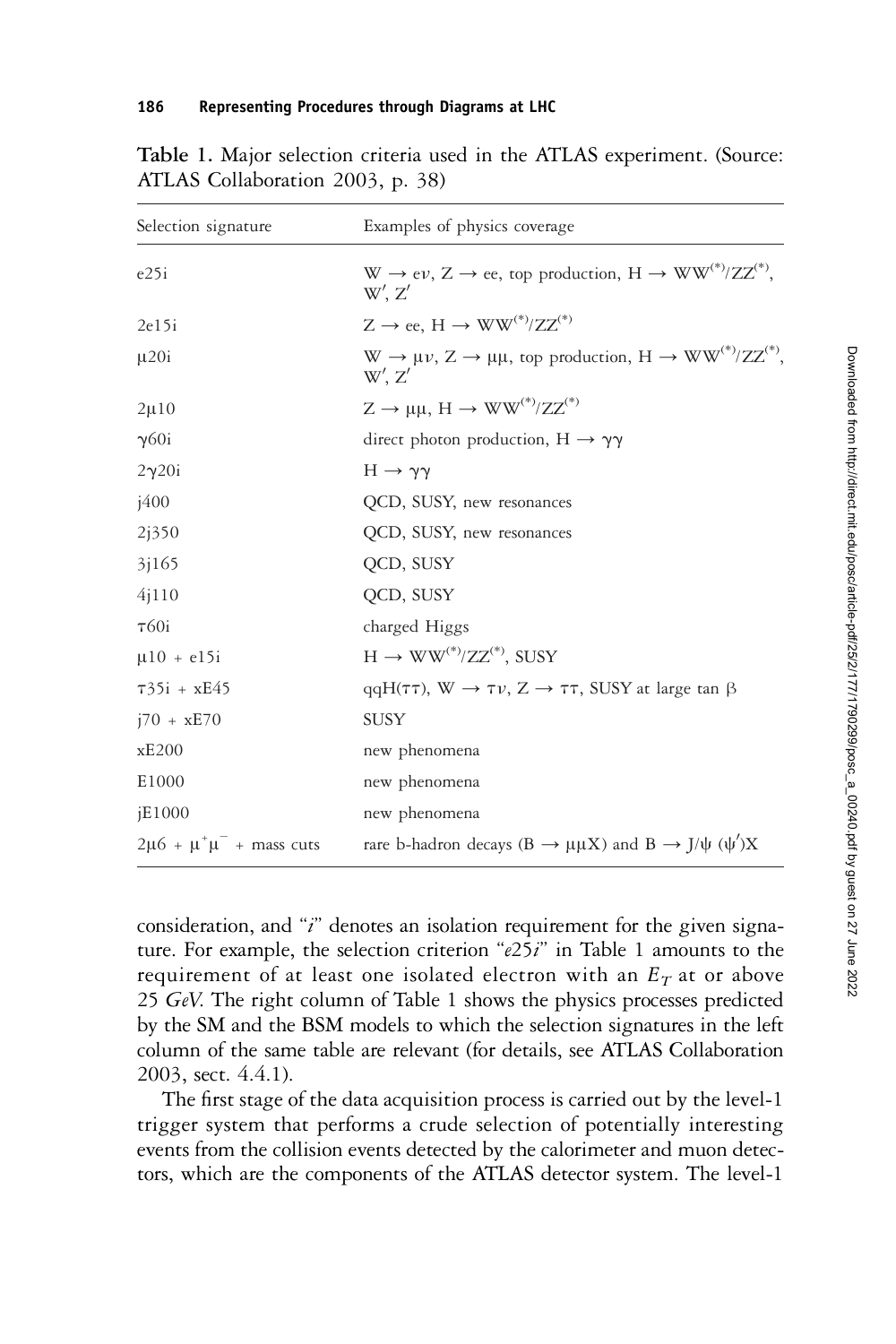trigger system produces a trigger decision within 2.5 microseconds and thereby reduces the LHC event rate of 40 MHz down to the range of 75–100 kHz. For future reference, note that the regions in the ATLAS detector that contain signals for interesting events are called "regions of interest" (RoIs) and that the RoIs and the energy information associated with the signals detected inside the RoIs are together referred to as the "RoI data."

In addition to the calorimeter and muon detectors, the tracking detectors are also used in the ATLAS experiment.<sup>16</sup> Since the event rate is so high and thus the trigger decision time is so short, it is technologically impossible for the tracking detectors to determine particle tracks quickly enough for the level-1 event selection. Only the hit points produced by particles inside the tracking detectors could be recorded. Software algorithms later assemble these space points in order to determine particle tracks. As a result, the data from the tracking detectors are not used directly by the level-1 trigger system for event selection. Moreover, even though the hit points are recorded, they are not completely read out from the tracking detectors during the level-1 selection due to the shortness of the level-1 trigger-decision time. This means that the information (i.e., in terms of location in the detector, and  $p_T$  or  $E_T$  for each particle or jet contained, or associated missing  $E_T$ ) necessary to fully specify a selected event is fragmented across the individual detectors of the ATLAS detector system, and all pieces of this fragmented information are not assembled yet so as to fully describe a selected event. Therefore, the full description of the event is not yet known, and as a result, the level-1 event selection is performed without *full granularity*, i.e., without the availability of data from all the channels of the individual detectors.

The level-2 and level-3 trigger systems, which are jointly called the High Level Trigger (HLT) system, have longer trigger decision times and thus can provide much finer selections of interesting events than the level-1 trigger system. The event accept rates of these trigger systems are respectively around 2 kHz and 200  $\text{Hz}$ .<sup>17</sup> Unlike the level-1 trigger system that is hardware-based, the HLT system is software-based, meaning that event selections are performed directly by specialized software algorithms. In the diagram shown in Figure 2, which illustrates what is called a communication

<sup>16.</sup> In HEP experiments, the tracking detectors are used to determine particle tracks as well as to measure the momenta of electrically charged particles by means of the curvatures of their tracks in a magnetic field.

<sup>17.</sup> These and previous event accept rates are valid for early data taking at the LHC, as they have later changed significantly.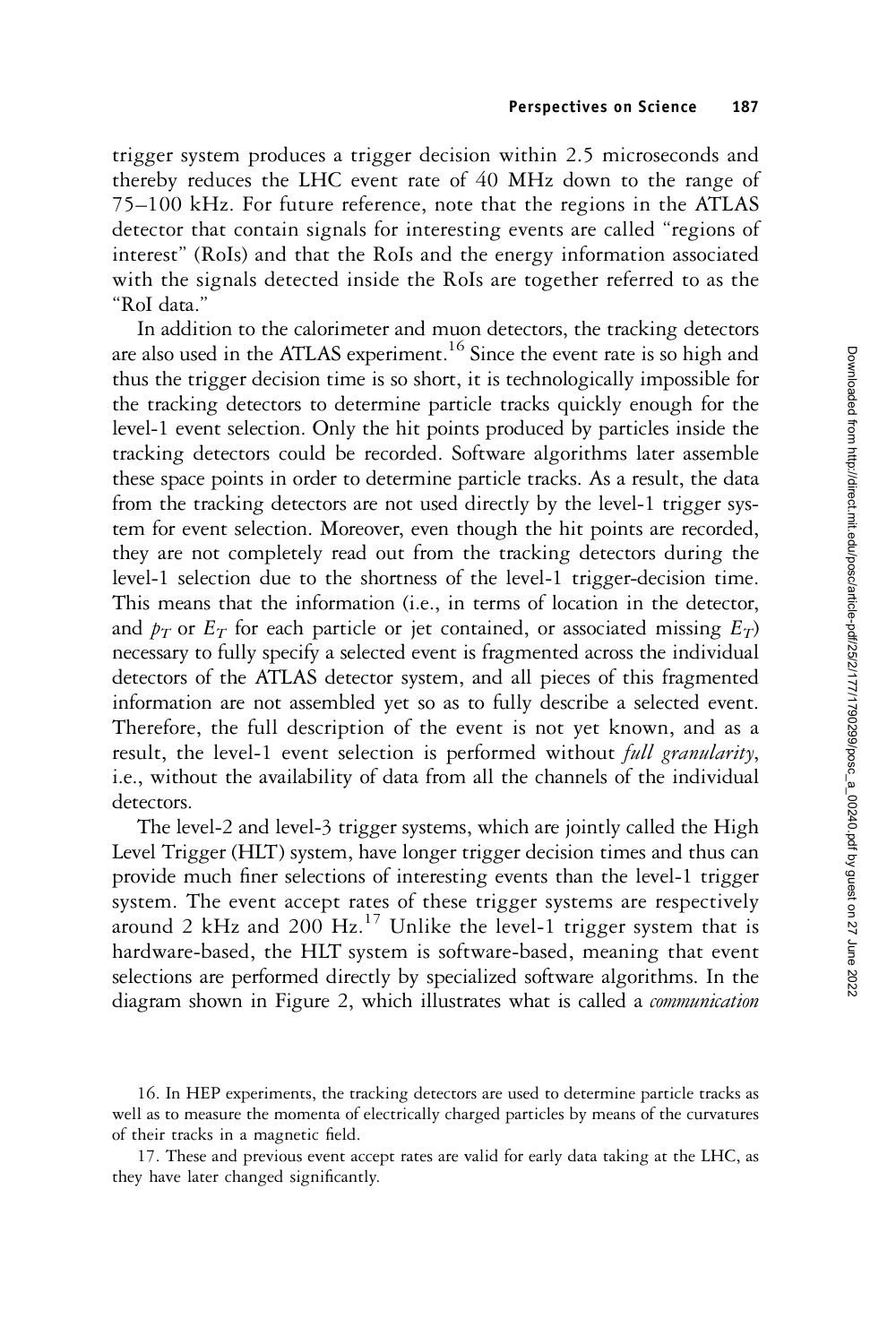#### 188 Representing Procedures through Diagrams at LHC



Figure 2. The communication diagram for the implementation of the HLT system in the ATLAS experiment. (Source: ATLAS Collaboration 2003, p. 126, Figure 9-2)

 $diagram$ <sup>18</sup> in SSE, the sub-units of the HLT system are represented as objects, and the messages exchanged among them are represented by text-labeled solid arrows. As shown in this communication diagram, the level-2 event selection begins when the sub-unit called "level-2 supervisor" (denoted as "LVL2Supervisor") sends the results of the level-1 selection to the sub-unit called "level-2 processing" (denoted as "LVL2Processing Unit"). Unlike the level-1 trigger system, the level-2 trigger system uses the RoI data processed by the sub-unit called "Read-out System" (ROS) from all the sub-detectors of the ATLAS detector with full granularity. The communication between the

18. In SSE, a communication diagram (also called a collaboration diagram) provides a diagrammatic representation of the ways in which a particular set of objects exchange information with each other during a certain period of time in order to achieve a common purpose (see, e.g., Booch et al. 2007, sect. 5.14). The term object is used in SSE to denote entities that perform specific tasks whenever they are called upon by messages. Each rectangular box in the communication diagram shows a particular object, the name of which appears in the same box. A communication diagram does not include a time axis, because it does not specifically focus on the temporal order of messaging among objects. In a communication diagram, messages exchanged among objects are shown by number-tags and text-labeled arrows. The temporal order of messages is indicated by the increasing order of number-tags. If a message prompted other messages in a system, the prompted messages are nested inside the prompting one.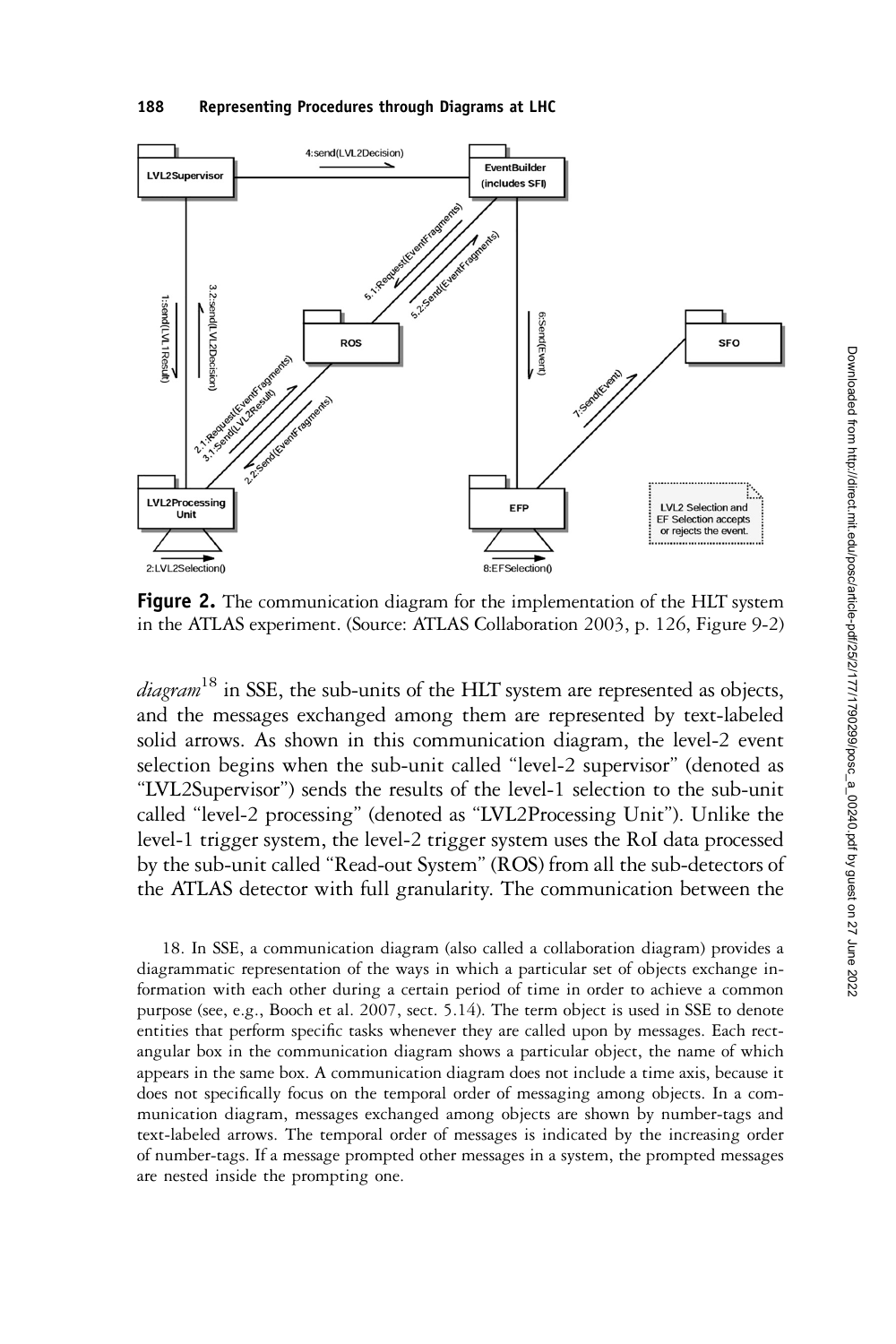LVL2Supervisor and the LVL2Processing is shown by the message labeled "1" in Figure 2.

The event fragments, which are temporarily stored in the ROS, are accepted to the level-2 selection in small amounts. This way of performing event selection is called the *seeding mechanism* in the ATDR (ATLAS Collaboration 2003, sect. 9.5.3.1). Note that if event fragments were accepted at once, this would considerably diminish the level-2 trigger decision time and thus render the selection process ineffective. The seeding mechanism is initiated by the transmission of the message labeled "2.1" by the LVL2Processing unit to the ROS. Upon the reception of this message, the ROS sends to the Level2Processing Unit a subset of the eventfragments data, namely, the information regarding the locations (in the detector), momenta, and energies of the events selected at the level-1 selection. This communication between the Level2Processing Unit and the ROS is represented by the message labeled "2.2" in the communication diagram. The LVL2Processing unit sends the information regarding the events accepted by the level-2 trigger system back to the ROS. The LVL2Processing unit also sends the same information to the LVL2Supervisor. The foregoing communications are shown respectively by the messages labeled "3.1" and "3.2" in the communication diagram. The LVL2Supervisor forwards the same information, indicated by the message labeled "4", to the sub-unit called "Event Builder," which, as shown by the message labeled "5.1", requests from the ROS the event-fragments data for the events selected by the LVL2Processsing unit. Upon this message, as shown by the message labeled "5.2", the ROS sends the event fragments to the Event Builder. The component called "Sub-Farm Input" (SFI) of the Event Builder assembles the event fragments associated with each selected event into a single record. Therefore, at this stage, the full description of each selected event is available. As shown by the message labeled "6", the events that have been built are then passed to the sub-unit called "Event Filter Processor" (EFP), through which the level-3 event selection, which is also called "event filter" (EF) selection, is carried out by specialized software algorithms. As shown by the message labeled "7", the events that have passed the level-3 selection are then sent to the sub-unit called "Sub-Farm Output" (SFO) for permanent storage and offline data analysis.<sup>19</sup>

Note that the details of the level-2 and level-3 selection processes are not shown in the communication diagram in Figure 2. These selection processes are carried out by the Event Selection Software (ESS) system, which is a software component of the HLT system (ATLAS Collaboration

<sup>19.</sup> Note that in the communication diagram shown in Figure 2, the correct numbertags for the messages "EFSelection" and "SendEvent" should be "7" and "8" respectively.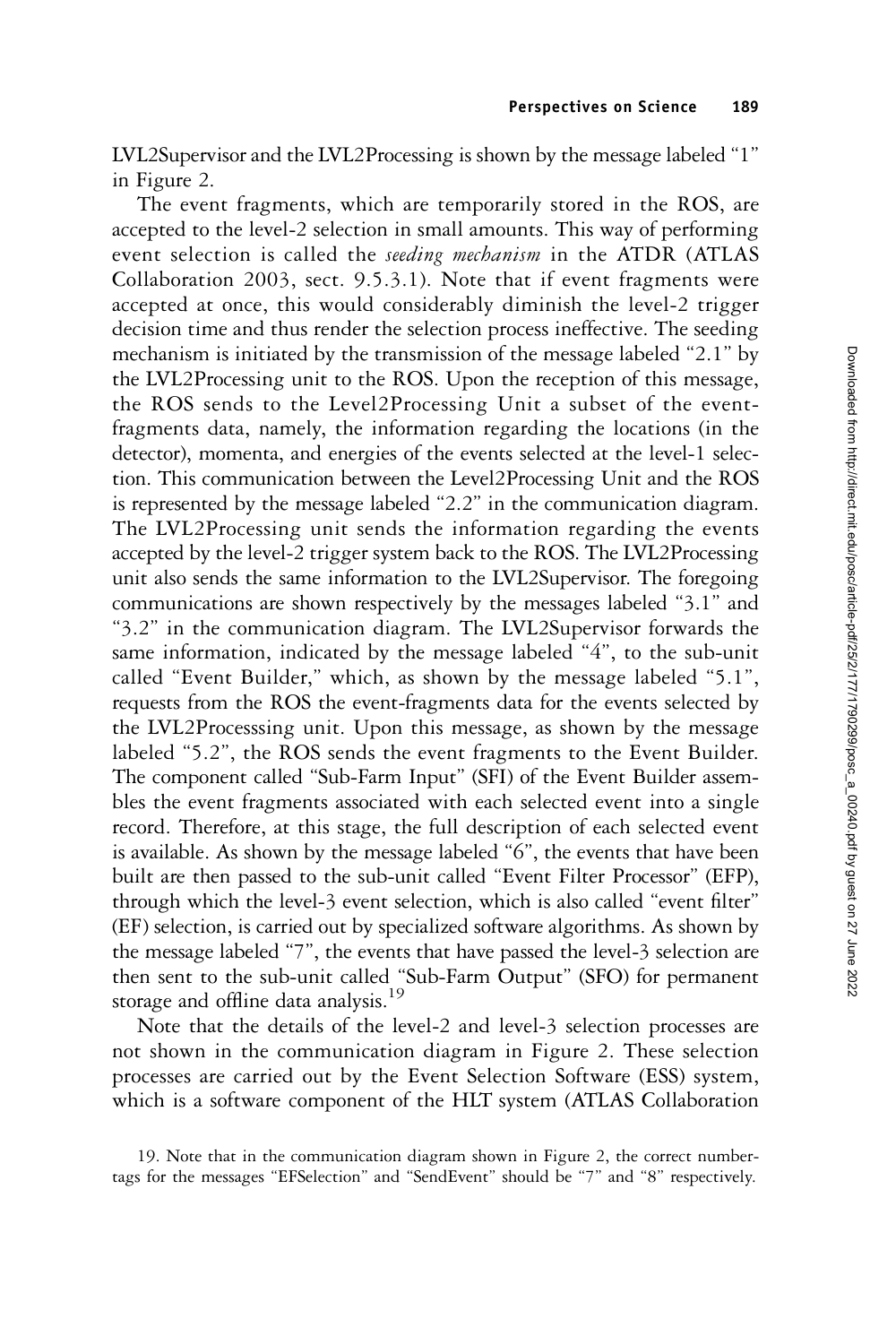2003, sect. 9). $^{20}$  The details of the level-2 selection process are shown in the diagram in Figure 3, which illustrates what is called a sequence dia- $\gamma$  gram<sup>21</sup> in SSE. As shown in this sequence diagram, the level-2 selection of an event is carried out in a series of steps each of which consists of two stages. In the first stage, the event is partially reconstructed, meaning that the trigger elements  $(TEs)^{22}$  associated with the event are refined and reconstructed by the reconstruction algorithms according to what is called the sequence table of the step. Each sequence in this table consists of an input TE and a reconstruction algorithm that is to be executed to refine and reconstruct an input TE into an output TE. $^{23}$  In the second stage, the event partially reconstructed undergoes a selection process based on what is called the *menu table* of the step that contains a list of the selection signatures required for this step.

As shown in the sequence diagram in Figure 3, the Step Handler initiates the first stage of the level-2 selection by executing the Step Sequencer to access the list of the active input TEs associated with an event selected by the level-1 trigger system. The Step Sequencer next compares the list of the active TEs with the required TEs given in the sequence table of the step. For all matching TEs, the Step Sequencer executes the reconstruction algorithms to refine and reconstruct the input TEs into the output TEs according to the sequence table of the step. The Step Sequencer also creates the list of the output TEs for the implementation of the seeding mechanism discussed earlier. The Step Sequencer also marks each output TE as "seeded

20. For future reference, note that the following units to be mentioned in what follows, namely, Step Handler, Step Sequencer, Step Decision, Step Controller and Result Builder, are the software components of the ESS system that steers the HLT selection process.

21. Note that the communication and sequence diagrams for the same system contain the same information. However, unlike a communication diagram, a sequence diagram focuses on the temporal order of messages exchanged among objects in a system (see, e.g., Hoffer et al. 2008, pp. 268–75). In a sequence diagram, time increases down the vertical axis. Each object in the system is shown by a rectangular box lying along the horizontal axis at the top of the diagram. What is called the "lifeline" of an object is denoted by either a dashed or solid line emanating from that object and lying along the vertical axis. Each thin rectangular box emanating from an object and superimposed on the lifeline of the same object represents the time period during which an object performs a task. Message scripts are generally put just above the message arrows, and return messages are typically not shown, as they unnecessarily complicate sequence diagrams.

22. A TE denotes one specific signature identified by the level-1 trigger system, e.g., "e25i". A TE is said to be active if it has previously satisfied a selection signature at the level-1 selection, or at the previous step of the level-2 selection, if the step under consideration is not the first step of the level-2 selection.

23. Reconstruction algorithms are a class of HLT algorithms that act on the RoI data with full granularity from all sub-detectors to find new features associated with input TEs, such as a track or an isolation requirement.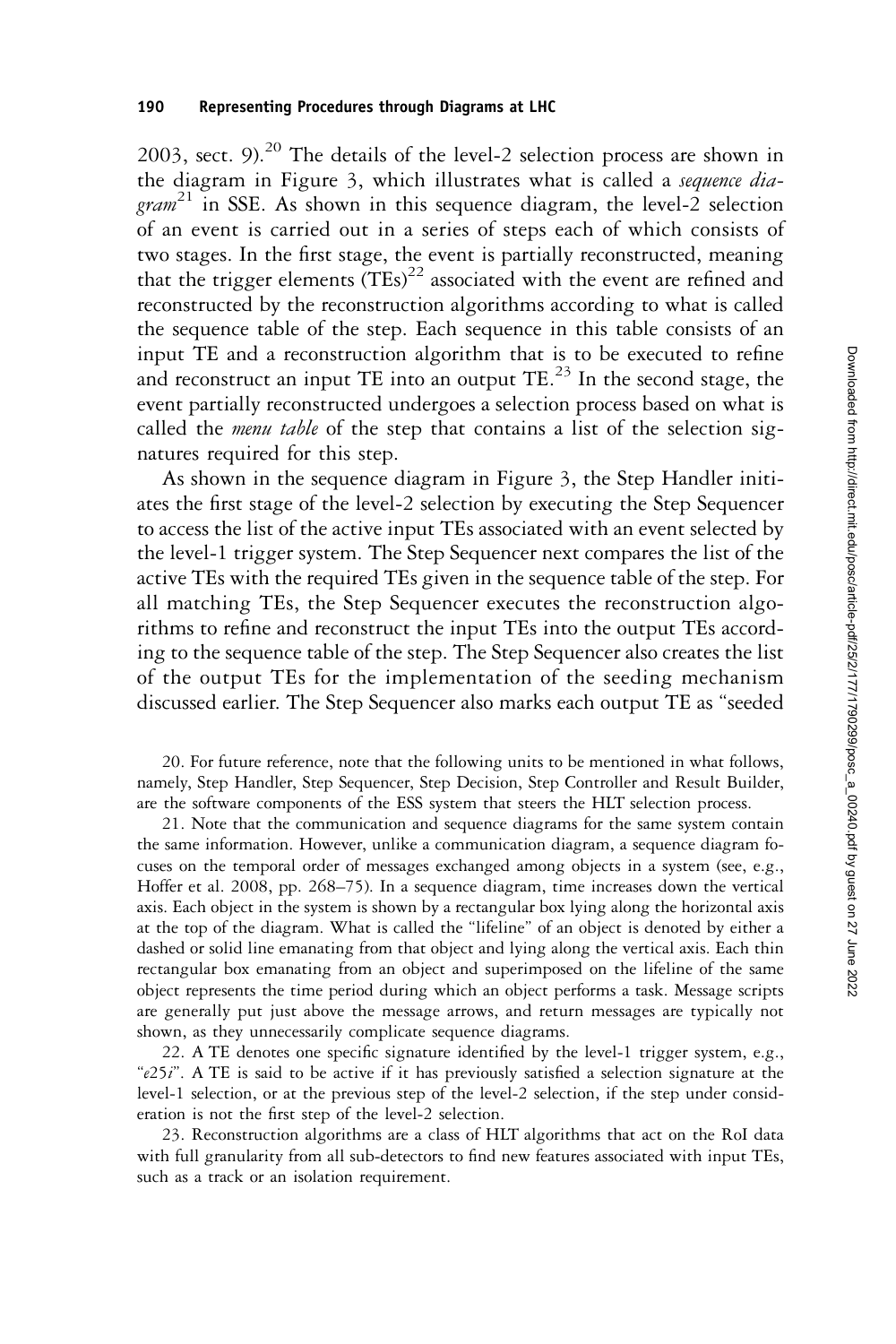

**Figure 3.** The sequence diagram for the implementation of the ESS system for the level-2 event selection in the ATLAS experiment. (Source: ATLAS Collaboration 2003, p. 150, Figure 9.21)

by input TE" depending on from which input TE it has been previously created. Then, it passes each output TE to the relevant hypothesis algorithms—another class of HLT algorithms—that decide whether the TE is valid, depending on whether its reconstructed features are consistent with its physics interpretation. For example, if a track or an isolation requirement associated with a TE is found by a reconstruction algorithm, then the relevant hypothesis algorithm determines whether this track or isolation requirement matches the physics interpretation of the TE. The hypothesis algorithms activate the validated TEs and discard the invalidated TEs by deactivating them.

As shown in the sequence diagram in Figure 3, the Step Handler initiates the second stage of the level-2 selection by calling the Step Decision to access the list of the active output TEs, i.e., the TEs validated by the hypothesis algorithms in the first stage of the level-1 selection. The Step Decision compares the list of the active output TEs with the required selection signatures given in the menu table of the step. For the TE combinations that match the selection signatures in the menu table, the Step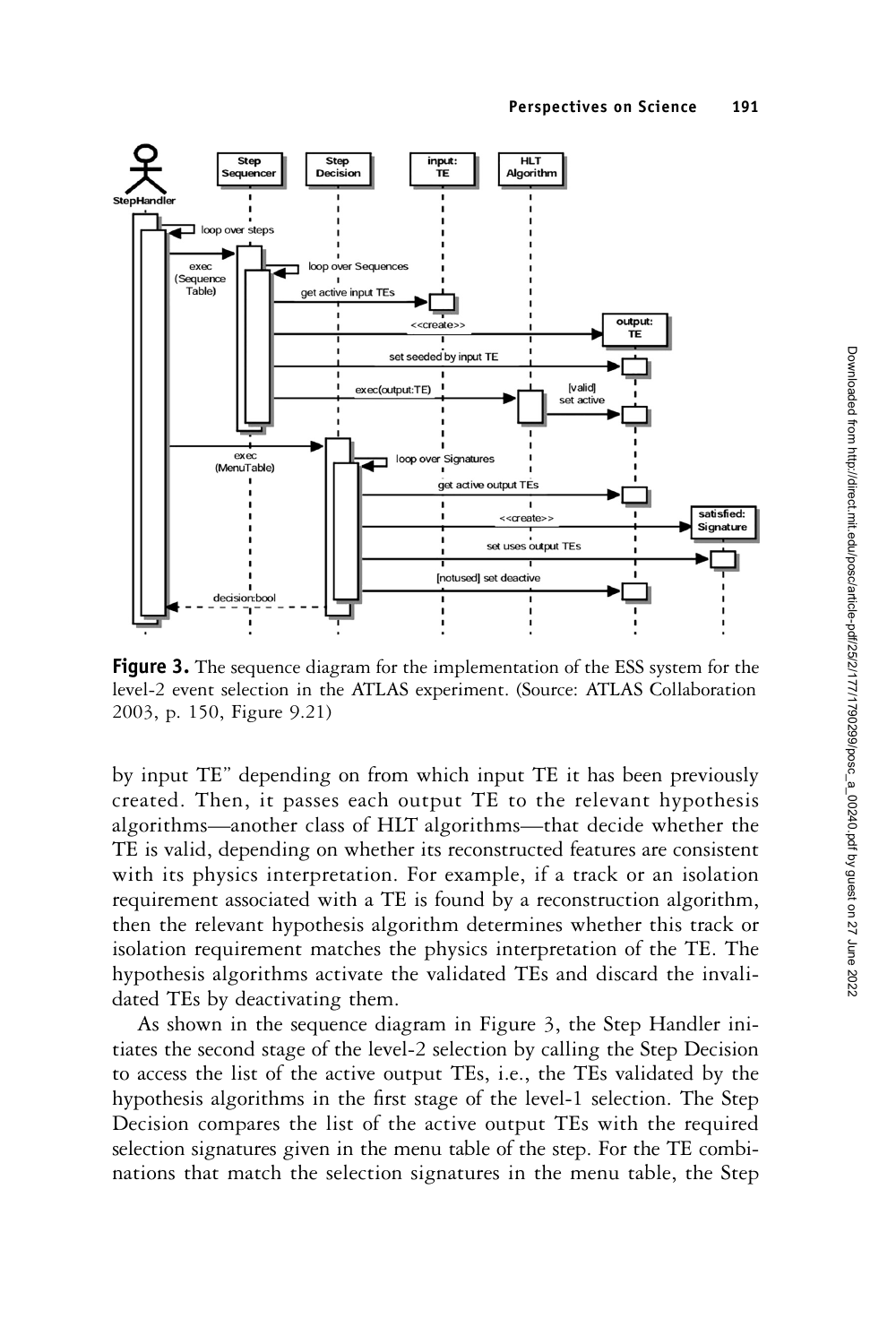Decision creates a list of the satisfied signatures that consist of those matching TE combinations. The Step Decision accepts the event for the next step if the TE combinations it contains satisfy at least one signature given in the menu table of the step; otherwise it is rejected and thus not considered for the level-3 selection. In the next step, only those TEs that have been used to satisfy at least one signature in the previous step are considered, and the others are discarded from further processing. The Step Decision sends the information regarding the decision about the event to the Step Handler that will initiate the next step configured with a different sequence table and a menu table. The level-2 selection of an event ends at the step where it is rejected, or it continues until all required steps are completed, indicating that the event is finally accepted for the level-3 selection.

If an event is accepted at the level-2 selection, the Step Controller executes the Result Builder to provide the information necessary to seed the level-3 selection. This includes all satisfied signatures and the associated TE combinations as well as the level-1 RoI data. The Result Builder assembles all these data-fragments, and the results are subsequently used for the seeding of the level-3 selection. The level-3 selection is implemented and coordinated by the Step Handler in the similar way as the level-2 selection is carried out, as shown in the sequence diagram in Figure 3. But the level-3 selection differs from the level-2 selection in that the TEs are now the active TEs of the level-2 selection, and that more sophisticated HLT algorithms are used to achieve a much finer event selection. As has been mentioned previously, the events that have passed the level-3 selection are stored in the SFO for data analysis.

The above overview indicates that the process of data acquisition in the ATLAS experiment is essentially a selection process through which interesting collision events are selected in three stages by the ATLAS trigger systems. This selection process consists of various experimental procedures that are represented in the ATDR through communication and sequence diagrams borrowed from the literature of SSE.<sup>24</sup> As shown in Table 2, the communication and sequence diagrams shown in Figures 2 and 3 represent

24. The ATDR also uses other types of SSE diagrams. The procedures concerning the flow of various types of data between the HLT system and the level-1 trigger system as well as between the HLT system and the external systems, including the LHC machine, the ATLAS detector system and the data storage unit, are represented by what is called a *context diagram* in SSE (see ATLAS Collaboration 2003, Figure 5-1, p. 48; for details about a context diagram in SSE, see Hoffer et al. 2008, chap. 7). Moreover, the procedures concerning how the HLT algorithms relate to and depend on each other are represented by what is called a *class diagram* (see ATLAS Collaboration 2003, Figure 9.18, p. 147; for details about a class diagram in SSE, see Booch et al. 2007, chap. 3 and sect. 5.7). I shall not discuss the use of the foregoing types of diagrams in the ATDR, as they are not necessary for the argument of the present paper.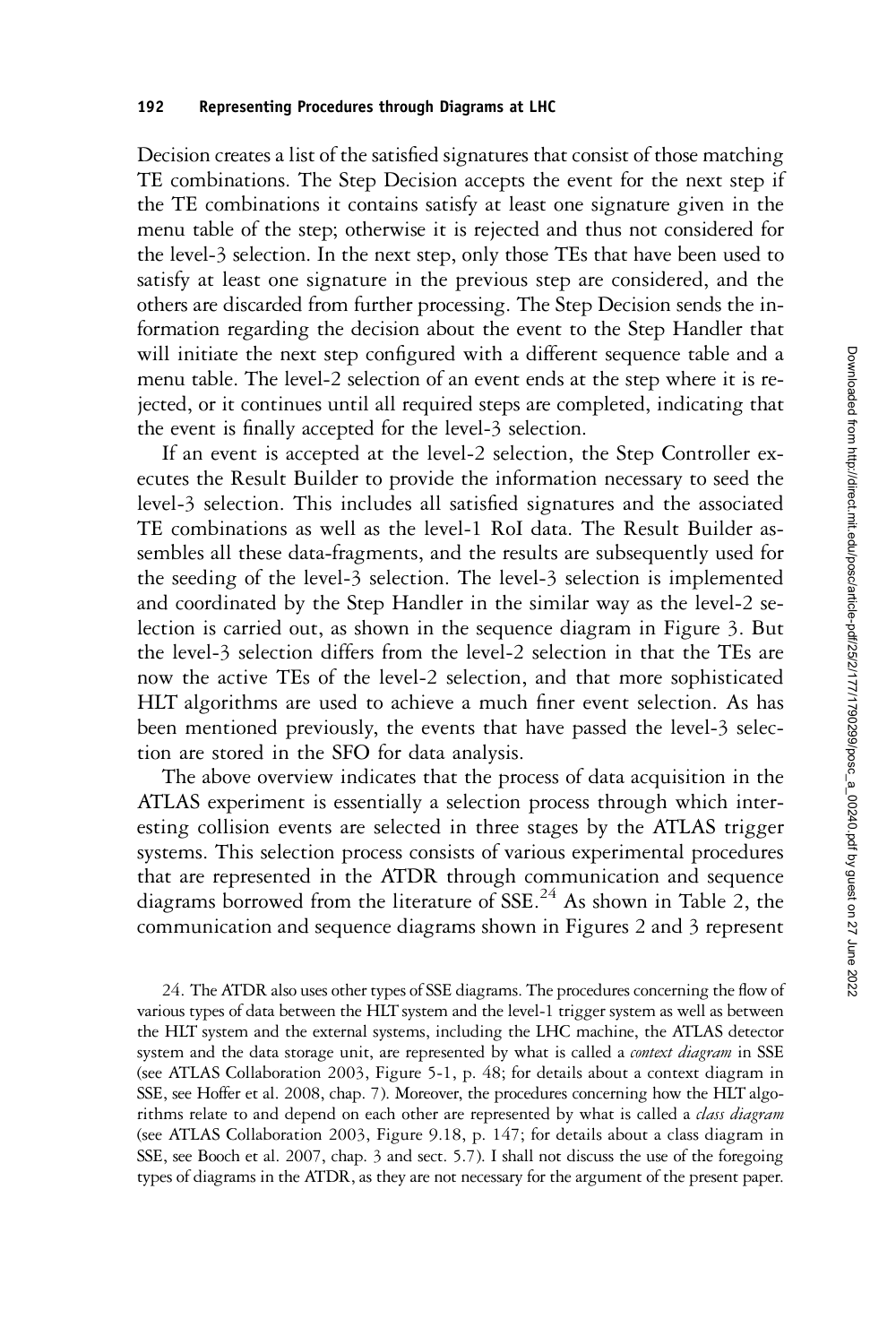| ATLAS data selection and<br>acquisition procedures<br>and corresponding<br>representations<br>diagrammatic | represented by diagrams<br>Procedural relations                                                                          | Corresponding representing<br>relations in diagrams                                  | Linguistic diagrammatic<br>elements and associated<br>conventions | Symbolic diagrammatic<br>elements and associated<br>conventions                                        |
|------------------------------------------------------------------------------------------------------------|--------------------------------------------------------------------------------------------------------------------------|--------------------------------------------------------------------------------------|-------------------------------------------------------------------|--------------------------------------------------------------------------------------------------------|
| communication diagram<br>Implementation of the<br>HLT system:                                              | Spatial relations: directions<br>messages exchanged among<br>the units of the HLT system<br>of data flows and of         | Spatial relations: directions<br>of text-labeled solid arrows<br>among diagram units | Text labels: contents of<br>messages and of data<br>flows         | Solid arrows: directions<br>directions of data flows<br>of solid arrows denote<br>and of messages      |
|                                                                                                            | temporal order of data flows<br>among the units of the HLT<br>and of messages exchanged<br>Temporal relations:<br>system | numerical order of message<br>Numerical relations:<br>number-tags                    | Text labels: contents of<br>messages and of data<br>flows         | Message number-tags:<br>message number-tags<br>numerical order of<br>denotes time order<br>of messages |
| Implementation of the<br>ESS system: sequence<br>diagram                                                   | of data flows and of messages<br>exchanged among the units<br>Spatial relations: directions<br>of the ESS system         | Spatial relations: directions<br>of text-labeled solid arrows<br>among diagram units | Text labels: contents of<br>messages and of data<br>flows         | Solid arrows: directions<br>directions of data flows<br>of solid arrows denote<br>and of messages      |
|                                                                                                            | Temporal relations: temporal<br>messages exchanged among<br>the units of the ESS system<br>order of data flows and of    | spatial order of text-labeled<br>Spatial relations: vertical<br>solid arrows         | Text labels: contents of<br>messages and of data<br>flows         | Solid arrows: directions<br>directions of data flows<br>of solid arrows denote<br>and of messages      |

Table 2. Procedural relations in the ATLAS data acquisition system and their corresponding diagrammatic Table 2. Procedural relations in the ATLAS data acquisition system and their corresponding diagrammatic representations together with their linguistic and symbolic diagrammatic elements. representations together with their linguistic and symbolic diagrammatic elements.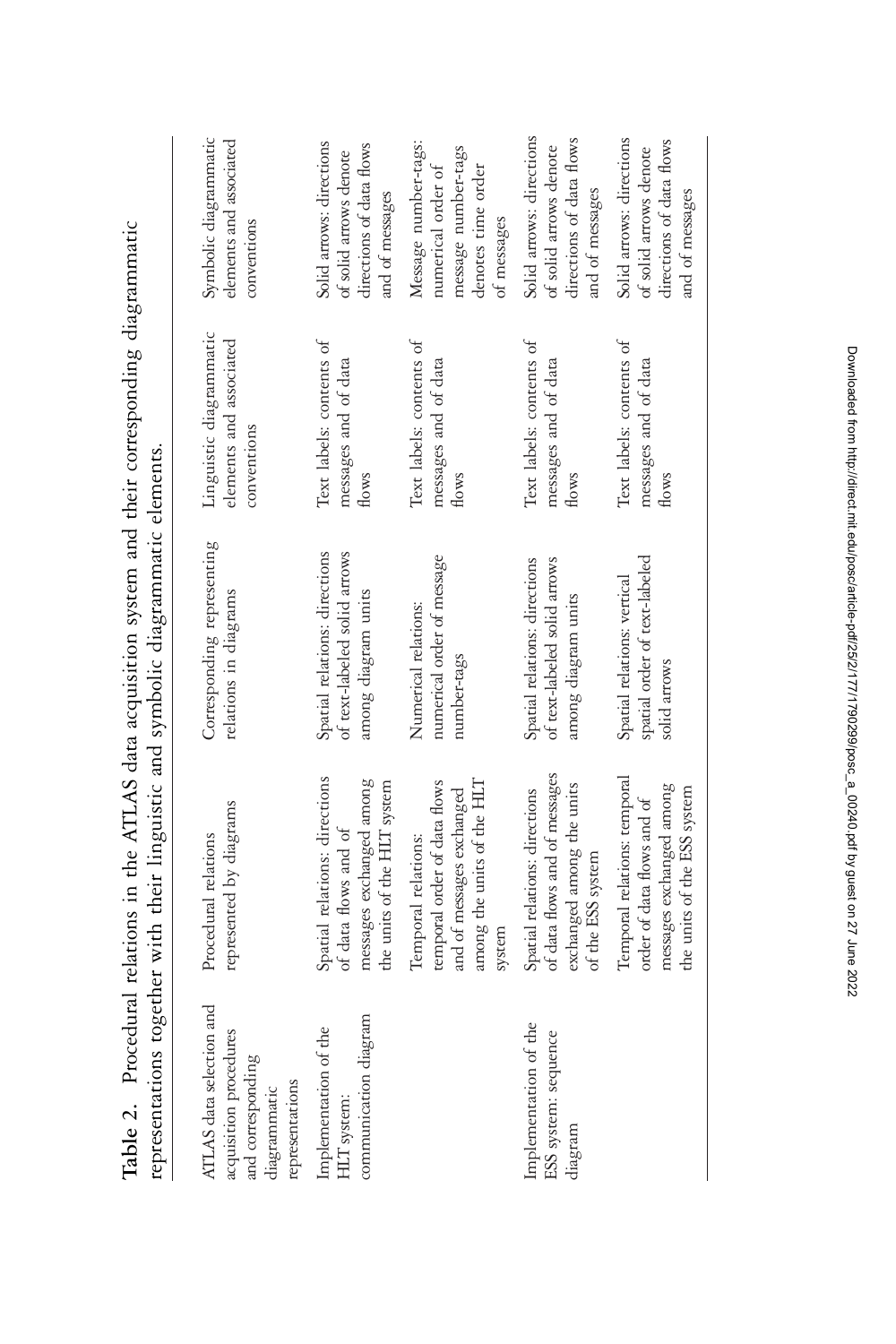the procedural information regarding the implementation of the HLT and ESS systems, respectively. This procedural information includes both spatial relations, namely, directions of data flows and those of messages exchanged as well as temporal relations, namely, temporal order of data flows and that of messages exchanged. In both of the aforementioned diagrams the directions of data flows and those of messages exchanged are represented as spatial relations, namely, text-labeled solid arrows. In the communication diagram, the temporal order of data flows and that of messages exchanged are represented by the numerical order of the message number-tags. In the sequence diagram, the temporal order of data flows and that of messages exchanged are represented by the vertical spatial order of text-labeled solid arrows.

Since the foregoing spatial relations existing among the sub-units of the HLT and ESS systems are represented as spatial relations by the communication and sequence diagrams in Figures 2 and 3 respectively, there exists a structural correspondence, in terms of spatial relations contained, between the communication diagram in Figure 2 and the HLT system as well as between the sequence diagram in Figure 3 and the ESS system. As shown in Table 2, the communication and sequence diagrams maintain the foregoing structural similarities through the use of both symbolic (i.e., consisting of a diagrammatic symbol) and linguistic (i.e., involving both syntactic and semantic structures) diagrammatic elements. These diagrams also make use of certain symbolic and linguistic elements for the representation of temporal relations.

It is to be noted that by virtue of the aforementioned structural correspondence, the spatial and numerical relationships contained in the aforementioned communication and sequence diagrams enable one to draw inferences about the spatial and temporal relationships found in the HLT and ESS systems of the ATLAS experiment. For example, the temporal order of the messages exchanged during the implementation of the HLT system can be inferred by examining the numerical order of the message number-tags in the communication diagram in Figure 2. Incidentally, this last point indicates a similarity between the aforementioned diagrams and mental models, in that the latter, in Nersessian's account, also "embody and comply with the constraints of the phenomena being reasoned about, and thus enable inferences about these phenomena" (Nersessian 2008, p. 129).

# 5. Advantages of Diagrams over Texts for the Representation of Data Selection and Acquisition Procedures in the ATLAS Experiment

The use of communication and sequence diagrams in the ATDR is essential to presenting the data selection and acquisition procedures implemented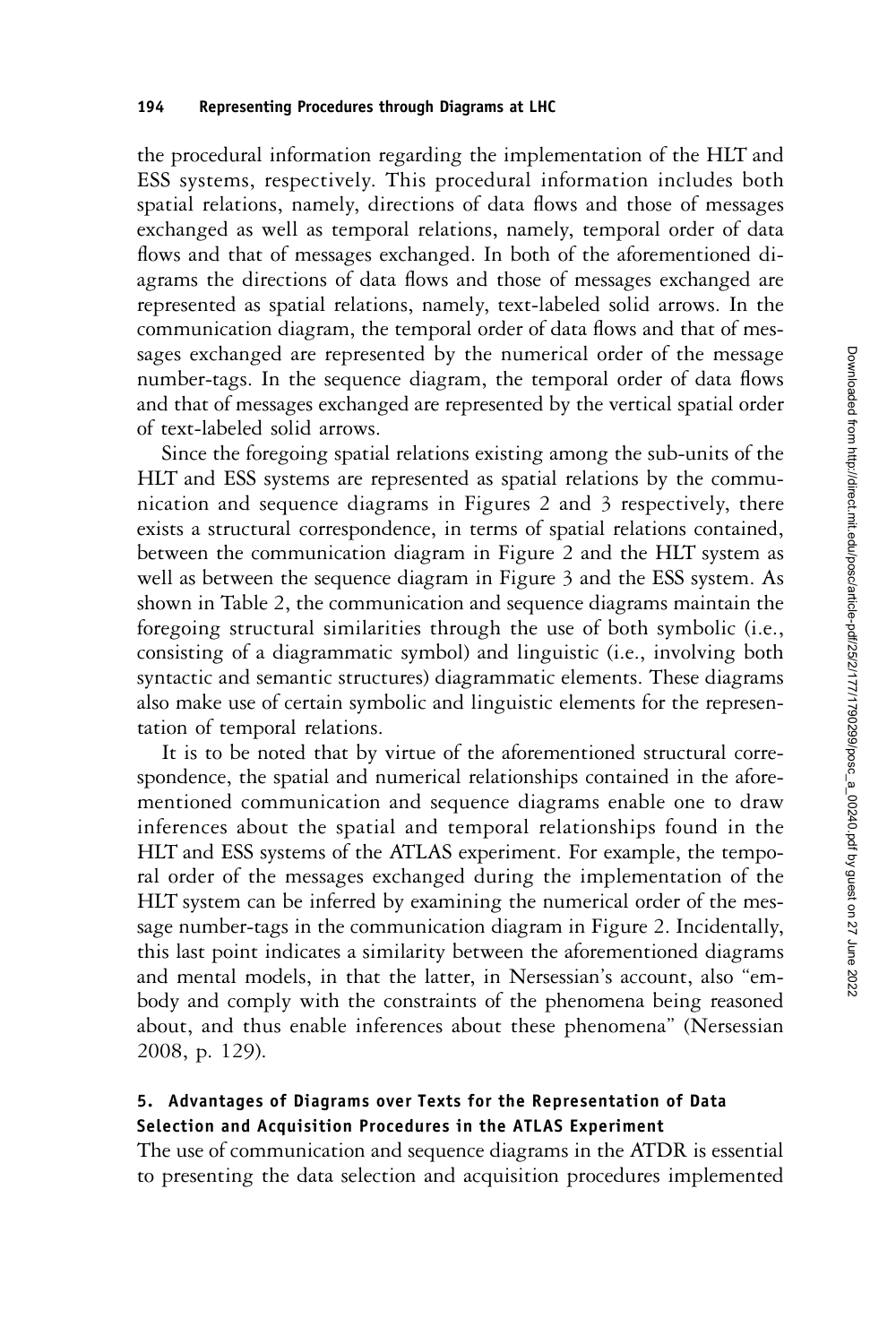in the ATLAS experiment. Both the communication diagram shown in Figure 2 and the sequence diagram shown in Figure 3 are presented in the main text of the ATDR, rather than in an appendix, to introduce, respectively, the procedures concerning the implementation of the HLT and ESS systems. $25$  In the main text of the ATDR, each of the foregoing diagrams is immediately followed by its corresponding textual description (see, ATLAS Collaboration 2003, pp. 126, 150–51, respectively). These textual descriptions are provided in the ATDR in a very similar manner as presented in Section 4 of the present paper. A comparison of the communication and sequence diagrams with their corresponding textual descriptions indicates that all the procedural information (regarding the implementation of the HLT and ESS systems) that can be inferred from the communication and sequence diagrams can also be inferred from their corresponding textual descriptions, and vice versa. This suggests that the foregoing diagrammatic and propositional representations of the data acquisition and selection procedures implemented in the ATLAS experiment are, to use L&S's terminology, informationally equivalent.

It is also worth noting that unlike the communication and sequence diagrams in Figures 2 and 3, the corresponding textual descriptions, in addition, include some short explanations concerning the details of the HLT and ESS systems. These explanations are intended to provide the users of the ATDR with the information regarding certain key considerations underlying the design of the HLT and ESS systems, rather than regarding their implementation in the ATLAS experiment. In this sense, they are not essential to the (textual) descriptions of the implementation of the foregoing systems. For example, the textual description concerning the implementation of the HLT system (following the communication diagram in Figure 2) includes an explanation, which is similar to the explanation given in Section 4 of the present paper, as to why the seeding mechanism underlying the level-2 event selection is necessary for the HLT process (see ATLAS Collaboration 2003, p. 126). Note that this explanation does not include any description at all as to how the seeding mechanism is implemented in the HLT system. Rather, it involves the primary consideration as to why the seeding mechanism in the level-2 selection is necessary. For that reason, the foregoing explanation about the seeding mechanism is not essential to the textual description concerning the implementation of the HLT system.

<sup>25.</sup> This is also true for the context and class diagrams used in the ATDR.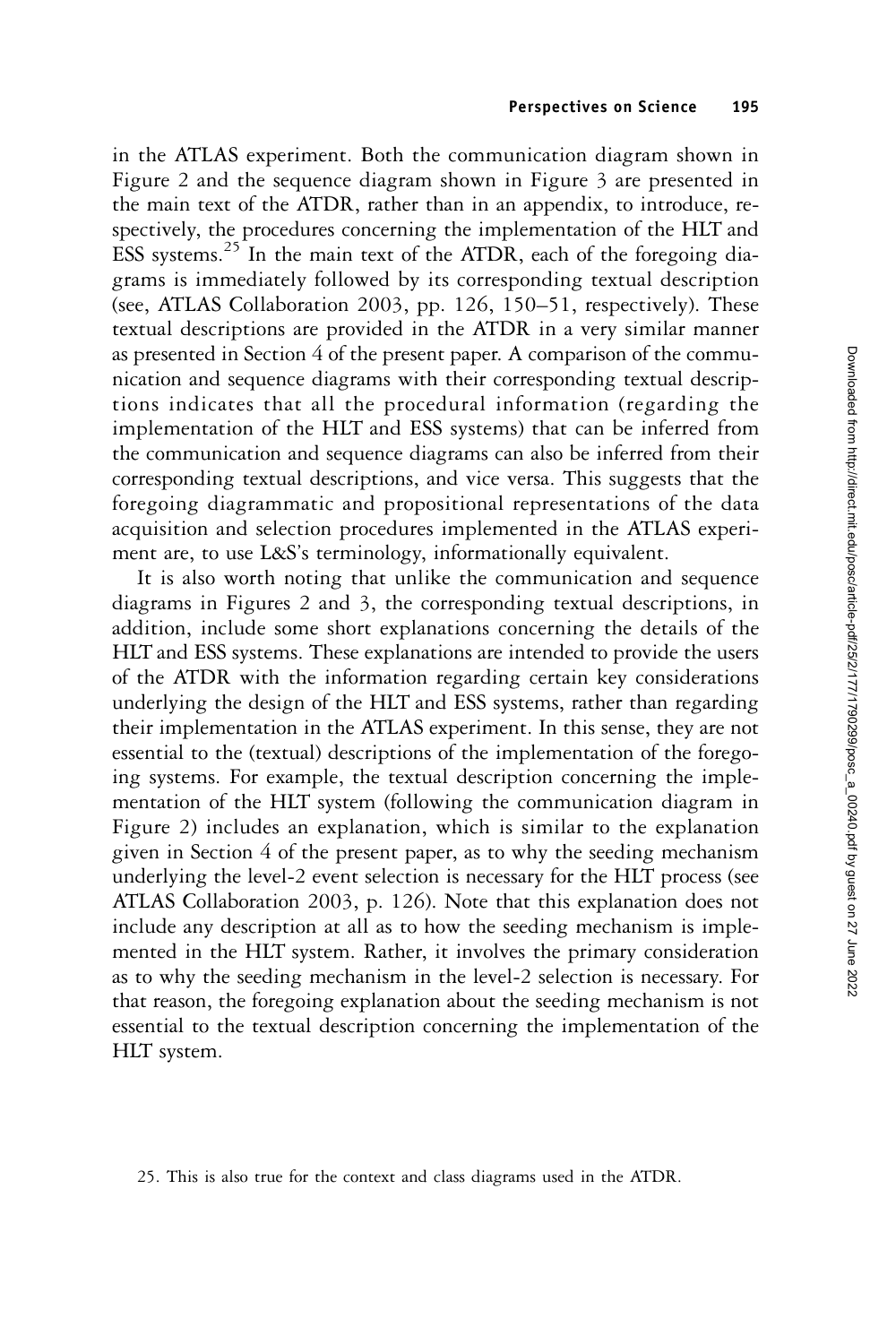#### 196 Representing Procedures through Diagrams at LHC

The fact that the communication and sequence diagrams and their corresponding textual representations are informationally equivalent does not mean that they are also computationally equivalent—in the sense of L&S's account. In what follows, I shall argue that the diagrammatic representations of the data selection and acquisition procedures implemented in the ATLAS experiment are computationally more efficient than the textual descriptions of the same procedures. To this end, I shall first note that, as indicated by Table 2, the spatial and temporal procedural relations that exist in the HLT and ESS systems are represented as spatial and numerical relations by the communication and sequence diagrams in Figures 2 and 3. The foregoing spatial and temporal procedural relations thereby become directly accessible to visual perception. However, the same spatial and temporal procedural relations must be inferred from the linguistic (i.e., syntactic and semantic) structures involved in propositional representations when they are textually described. As indicated by Table 2, the size of the set comprising the linguistic and symbolic diagrammatic elements and their associated conventions, used by the communication and sequence diagrams in Figures 2 and 3 to represent spatial and temporal procedural relations within the HLT and ESS systems, is far smaller and less detailed than the size of the set comprising the linguistic elements (such as words, verbs and propositions) and their associated rules and conventions used by texts to represent the same procedural relations. Therefore, it requires more cognitive effort to infer the foregoing relations from the textual descriptions than the communication and sequence diagrams. The above considerations regarding the differences between the diagrammatic and propositional representations of data selection and acquisition procedures in the ATLAS experiment illustrate the perceptual ease of inferring information from diagrams, as suggested by L&S's account.

Another advantage of diagrammatic representations over propositional representations as suggested by L&S's account is their ability to spatially localize the represented information. In order to see whether and how this feature of diagrammatic representations plays a role in the case of the communication and sequence diagrams in Figures 2 and 3, I shall first note that the various procedural relations represented by these diagrams can be regarded as related pieces of information about the data selection and acquisition procedures implemented in the ATLAS experiment. Second, in the textual descriptions of these experimental procedures presented in the ATDR, as the number of pieces of information to be represented increases, the number of sentences needed to represent these relations also increases. This in turn results in a gradual separation of the representing relations, and thus of the related pieces of information, from each other in the textual descriptions. In the remainder of this section, I shall argue that this is an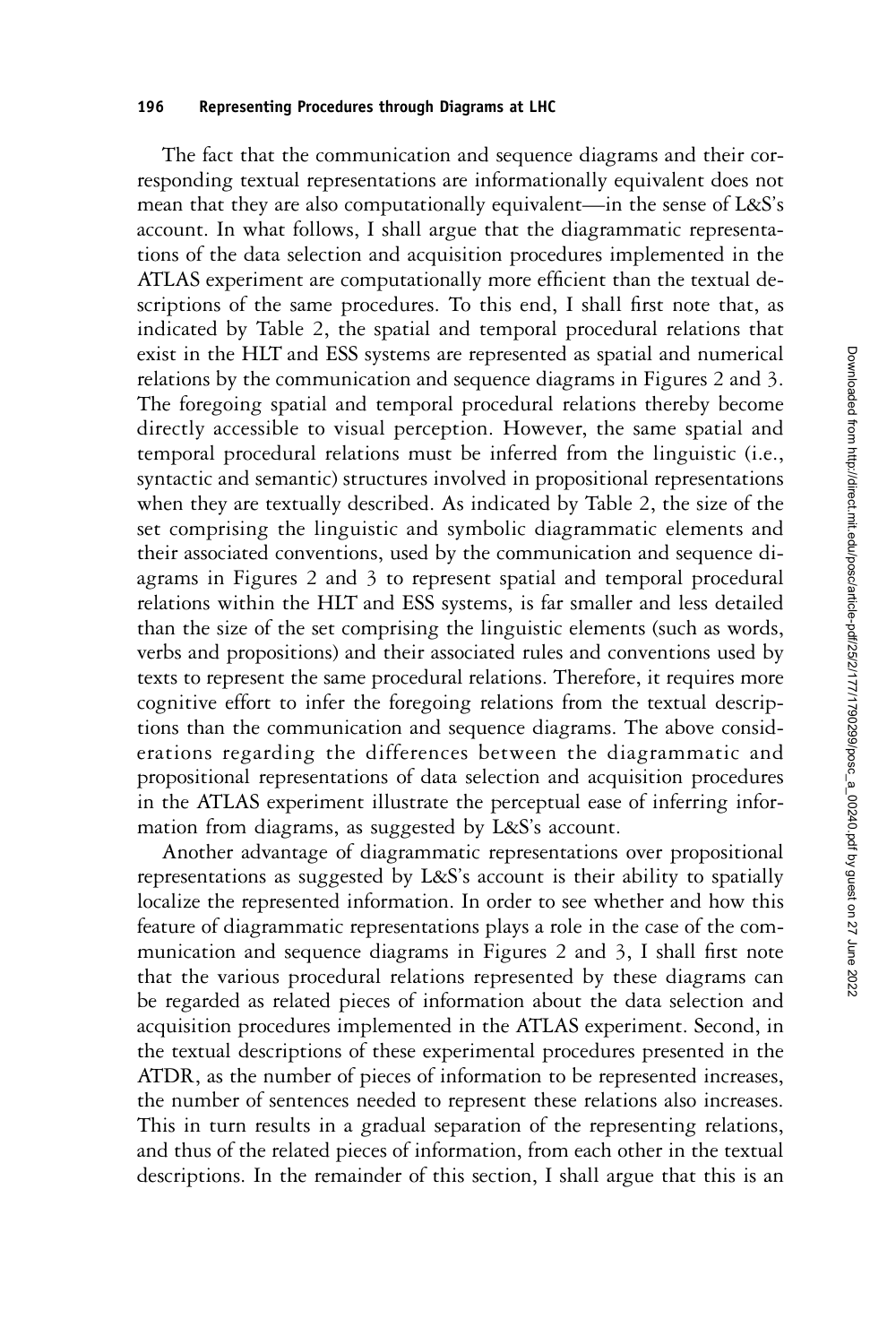unsuitable separation of the related pieces of the relevant procedural information in the sense that it makes the textual descriptions less efficient than the corresponding diagrammatic representations.

To this end, first, remember that, as pointed out by L&S, diagrams preserve spatial relations to the extent that they transform them into other spatial relations. As a direct result of this feature, in the communication and sequence diagrams in Figures 2 and 3, the incoming and outgoing messages associated with a particular unit in the HLT and ESS systems lie adjacent to each other and in the proximity of this unit. This illustrates spatial localization of information by diagrammatic representation—in the sense of L&S's account. Therefore, in order to extract the information regarding the incoming and outgoing messages associated with a particular object from the communication and sequence diagrams, it is sufficient to check only the proximity of the object about which the foregoing information is sought, because all the messages relevant to the required information are grouped in the proximity of this particular object. This in turn means that, in both the communication and sequence diagrams shown in Figures 2 and 3, the information regarding the incoming and outgoing messages associated with a particular unit within the HLT and ESS systems can be obtained directly by checking the contents of the text labels for the message arrows coming in and out of the object representing this particular unit. For example, in order to extract the information regarding the communication between the ROS unit and the LVL2Processing and Event-Builder units from the communication diagram shown in Figure 2, it is sufficient to check the contents of the message-texts associated with the ROS, i.e., the incoming message-texts labeled "2.1", "3.1" and "5.1", and the outgoing message-texts labeled "2.2" and "5.2".

In contrast, in the textual descriptions of the HLT and ESS systems, the sentences representing the incoming and outgoing messages associated with the individual units in these systems are spread throughout the textual descriptions, rather than grouped together, because unlike diagrammatic representations, propositional representations do not preserve spatial relations. As a result, in the foregoing textual descriptions, the sentences relevant to the messaging information associated with an individual unit do not necessarily succeed one another without intervening sentences whose contents are not relevant to the messaging information. This means that in order to extract the messaging information of interest from the corresponding textual description, it is necessary to check also the content of each of these intervening sentences. For example, the message texts labeled "3.2" and "4" shown in the communication diagram in Figure 2 are neither incoming nor outgoing messages for the ROS. Therefore, it is not necessary to take them into account in extracting the messaging information associated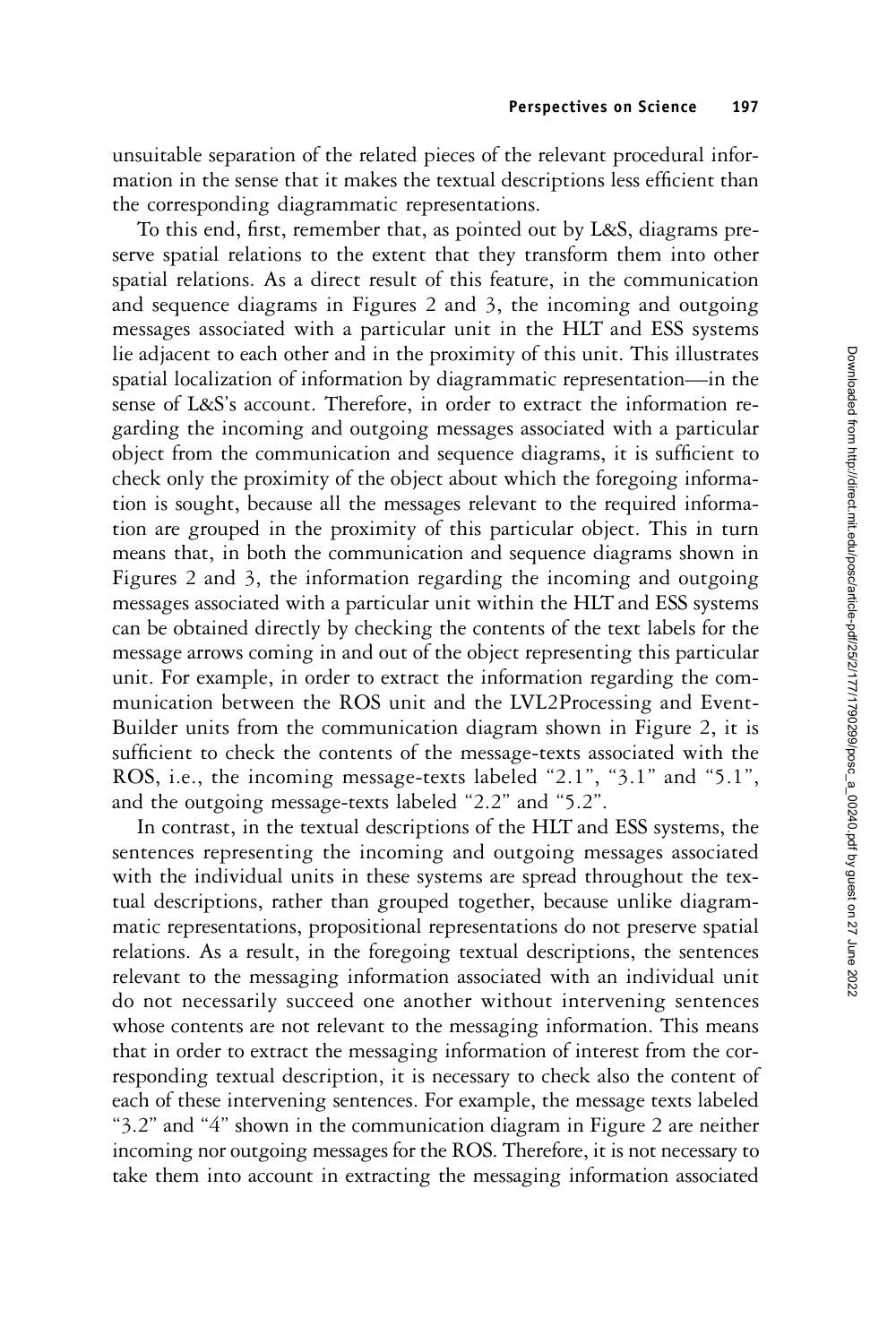with the ROS from the communication diagram. However, in extracting the same messaging information from the corresponding textual description, it is necessary to check the contents of the sentences representing the foregoing messages, as they lie among the sentences representing the message texts labeled "2.1", "2.2", "3.1", "5.1", "5.2", which are relevant to the messaging information of interest. The same is true in the case of the messaging information associated with the LVL2Supervisor unit, for which, as shown in the communication diagram in Figure 2, the message-text labeled "3.2" is the incoming message, and the message-texts labeled "1" and "4" are the outgoing messages. Only the foregoing message-texts need to be considered in order to extract the messaging information of interest from the communication diagrams. However, in order to extract the same messaging information from the corresponding textual description, the contents of the sentences representing the message-texts labeled "2", "2.1", "2.2" and "3.1", which are not relevant to the messaging information of interest, also need to be taken into account, as they lie between the sentences representing the message-texts labeled "3.2" and "4".

The sequence diagram in Figure 3 also illustrates spatial localization of information by diagrammatic representation. This diagram represents the procedural information as to how the first and second stages of the level-2 event selection are carried out by the aforementioned components of the ESS system. The related pieces of this procedural information for each stage of the level-2 selection can be found in the same proximity in the sequence diagram, in that the message-texts relevant to the above information for each of the relevant components of the ESS system lie in the proximity of the thin rectangular box representing the time period during which the component of interest operates. Therefore, in the case of the sequence diagram, the inference leading to the above procedural information is direct, in the sense that the related pieces of this information can be perceived at once by checking the dashed lines that represent the time lines for the relevant components of the ESS system. The above procedural information can also be inferred from the corresponding textual description in the ATDR. However, in this case, the inference leading to the information of interest is indirect, in that it cannot be drawn until the contents of all the sentences in the textual description are checked and the relevant messaging information for each of the components of the ESS system is identified.

The above discussion illustrates the spatial localization feature of diagrammatic representations in the cases of the communication and sequence diagrams used in the ATDR. In both of these diagrams, the message-texts used together to infer a conclusion regarding the communication among the different units in the HLT and ESS systems are found in close proximity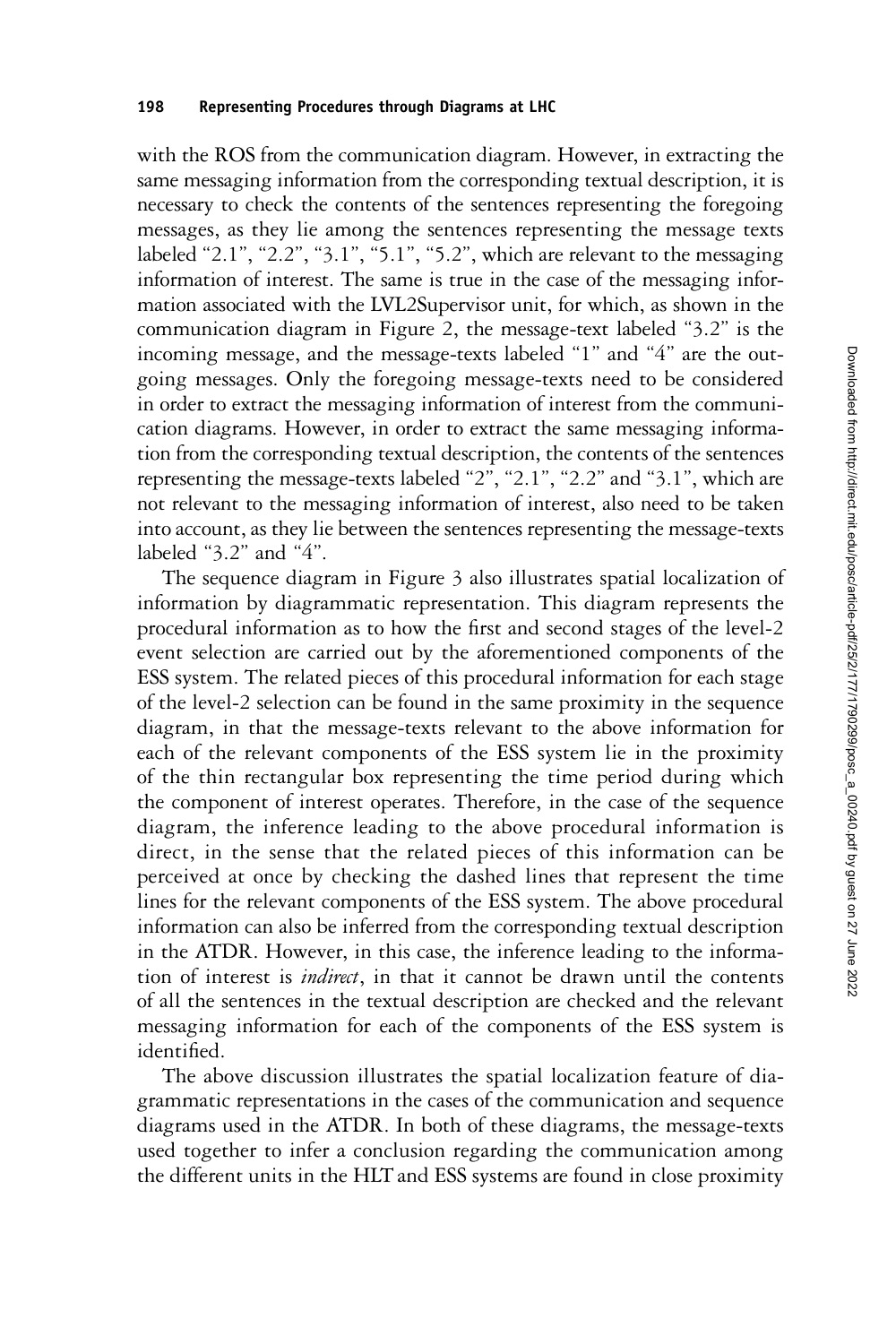to each other and also to the units under consideration. The advantage offered by this localization feature is that it substantially facilitates the cognitive process of inferring the information regarding the messaging among the units of the HLT and ESS systems. In contrast, in the textual descriptions of these systems presented in the ATDR, the sentences used together to infer the same messaging information are separated from each other in ways that substantially complicate the inference process.

The discussion in this section suggests that by virtue of their representational features, namely, perceptual ease and spatial localization, the communication and sequence diagrams used in the ATDR are better suited for the representation of the HLT and ESS related procedures than their corresponding textual descriptions, even though diagrammatic and textual descriptions are informationally equivalent in this case. It is to be noted that the aforementioned advantages of the SSE diagrams only apply if all the rules and conventions of these diagrams are known to the users of the ATDR. Incidentally, this last point relates to the notion of visual literacy, which Daniel Rothbart has illustrated in the context of the design of experimental instruments. Rothbart has remarked that "[e]xperiments in contemporary research are often depicted through visual language, based on schematic drawings associated with an instrument's design" and that this requires visual literacy about diagrams, namely, that one must know what the individual symbols stand for in a given diagram in order to extract the relevant information from this diagram (Rothbart 2003, p. 239). In a similar way, the present case study suggests that extracting the procedural information concerning the ATLAS data acquisition system from the diagrams presented in the ATDR requires visual literacy about these diagrams. This point is especially important for the training of newcomers (especially young experimenters) to the ATLAS Collaboration, as these diagrams are also used to train them about the essential features of the ATLAS data acquisition system.

# 6. Conclusion

In this paper, I have shown that the procedural information represented by the communication and sequence diagrams in the ATDR illustrates how the data selection and acquisition procedures are carried out by means of software and hardware based automated devices in a large-scale HEP experiment. Since the foregoing diagrams of SSE are used in the ATDR to represent experimental procedures, in terms of the content of diagrammatic representations, the present case study differs from much of the recent philosophical studies that have examined various types of diagrams used to represent scientific claims about natural phenomena such as hypotheses, models and mechanisms. The general line of argument in these studies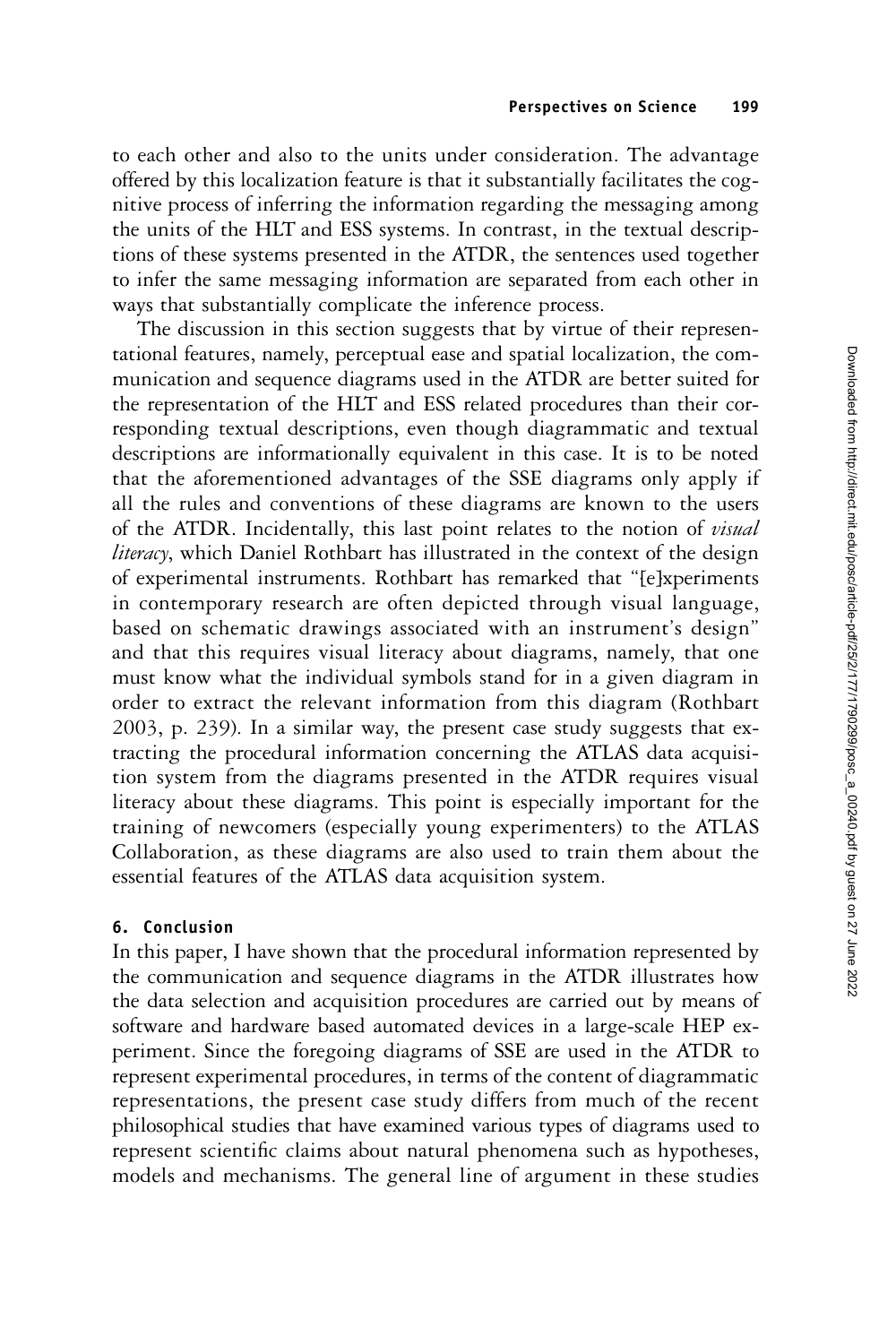### 200 Representing Procedures through Diagrams at LHC

is that in scientific practice there are cases in which diagrammatic representations are more appropriate for scientific explanation and model construction than propositional representations (see, e.g., Perini 2005; Goodwin 2010; Barberousse 2013; Sheredos et al. 2013). Some of these recent studies have explicitly drawn upon the localization feature of diagrammatic representations, as suggested by L&S's account (see, e.g., Bechtel and Abrahamsen 2005; Jones and Wolkenhauer 2012). Unlike the foregoing studies that are concerned with the epistemic value of using diagrams in representing scientific claims, the present case study suggests that diagrams are more appropriate than texts to represent the procedural information necessary to perform a large-scale HEP experiment, such as the ATLAS and CMS experiments at CERN's LHC.

An important implication of the above conclusion concerns the practical value of using diagrams in the ATDR for the collaborative work of designing the ATLAS data acquisition system. The procedures of this system are carried out jointly by internal and external research groups (for details, see ATLAS Collaboration 2003, sect. 17), as the system consists of three different trigger systems that are connected to the external systems such as the ATLAS detector system and the CERN data management system. This suggests that the collaborative work of designing the ATLAS data acquisition system had both internal stakeholders, such as trigger groups, and external stakeholders, such as detector operation and data analysis groups. Given that the procedural information represented by both texts and the diagrams of SSE in the ATDR involves the design requirements for the data selection and acquisition procedures in the ATLAS experiment, an efficient communication of the foregoing procedural information among the stakeholders was necessary in order for the collaborative design work to achieve its intended objectives. The analysis offered in the previous section shows that by virtue of their representational features, namely, perceptual ease and spatial localization of information, the cognitive process of inferring the procedural information regarding the data selection and acquisition procedures in the ATLAS experiment from the diagrams of SSE is substantially less complex than the cognitive process of inferring the same procedural information from their corresponding textual descriptions. Therefore, the present case study suggests that the diagrams of SSE used in the ATDR were better suited than their corresponding textual descriptions to provide a medium for efficient communication of the relevant procedural information among the stakeholders of the collaborative work of designing the ATLAS data acquisition system.

The above considerations indicate an important difference between the diagrams of SSE examined in this paper and Gooding's maps, despite the fact that they both represent experimental procedures. It is to be noted that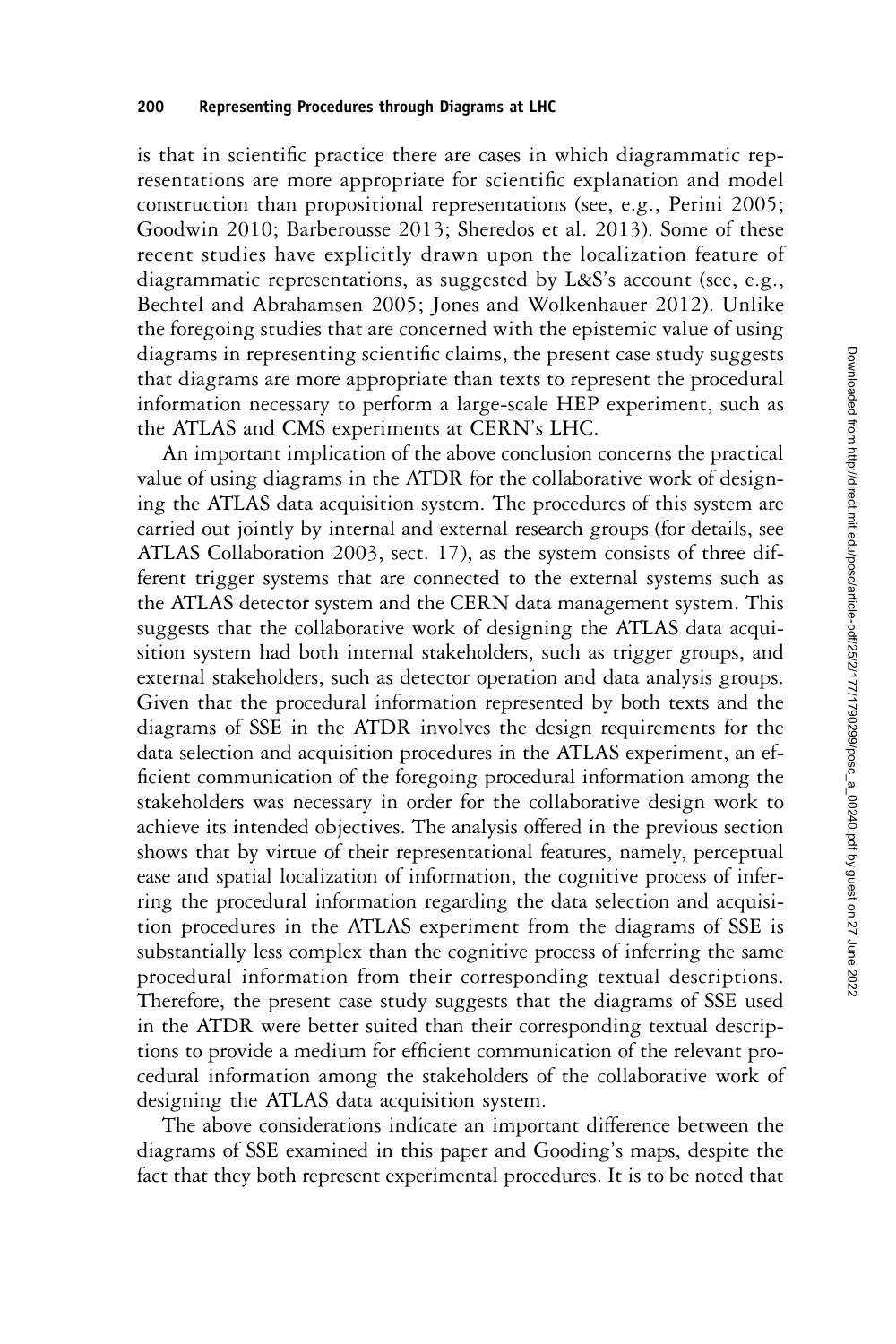Gooding's maps are aimed at a diagrammatic reconstruction of the procedures of Faraday's experiments that eventually led him to theorize the law of electromagnetic induction. In this sense, Gooding's maps are part of a retrospective analysis of Faraday's experiments on electromagnetic induction, rather than being an essential part of these experiments. Unlike Gooding's maps, the foregoing diagrams of SSE have been an essential part of the instrumentation needed to carry out the ATLAS experiment, in that they have been used as visual tools in the collaborative work of designing the data acquisition system of this experiment. Moreover, as I have argued above, by virtue of their representational features, these diagrams have served an important communicatory function in the aforementioned collaborative design work.<sup>26</sup> Therefore, the conclusions of the present paper go beyond illustrating Gooding's idea that the procedural aspects of an experiment can be elucidated through diagrammatic representations of experimental procedures. They also show that these representations have a particular communicatory value in the practice of experimental HEP.

# References

- ATLAS Collaboration. 2003. "ATLAS Technical Design Report: High Level Trigger, Data Acquisition and Controls." ATLAS-TDR-16; CERN-LHCC-2003-022: http://cdsweb.cern.ch/record/616089
- ATLAS Collaboration. 2008. "The ATLAS Experiment at the CERN Large Hadron Collider." Journal of Instrumentation 3: S08003.
- ATLAS Collaboration. 2012. "Observation of a New Particle in the Search for the Standard Model Higgs Boson with the ATLAS Detector at the LHC." Physics Letters B 716: 1–29.
- Baigrie, Brian S. (ed.). 1996. Picturing Knowledge: Historical and Philosophical Problems Concerning the Use of Art in Science. Toronto: University of Toronto Press.
- Barberousse, Anouk. 2013. "What Is the Use of Diagrams in Theoretical Modeling?" Science in Context 26: 345–362.
- Bechtel, William and Adele Abrahamsen. 2005. "Explanation: A Mechanist Alternative." Studies in History and Philosophy of Biological & Biomedical Sciences 36: 421–441.
- Booch, Grady, et al. 2007. Object-Oriented Analysis and Design with Applications. Upper Saddle River, NJ: Addison-Wesley.
- CDF II Collaboration. 1996. "The CDF II Detector Technical Design Report." FERMILAB-Pub-96/390-E. http://www-cdf.fnal.gov/upgrades/ tdr/tdr.html

26. Note that the diagrams of SSE used in the ATDR can also be used retrospectively to optimize the ATLAS data acquisition system.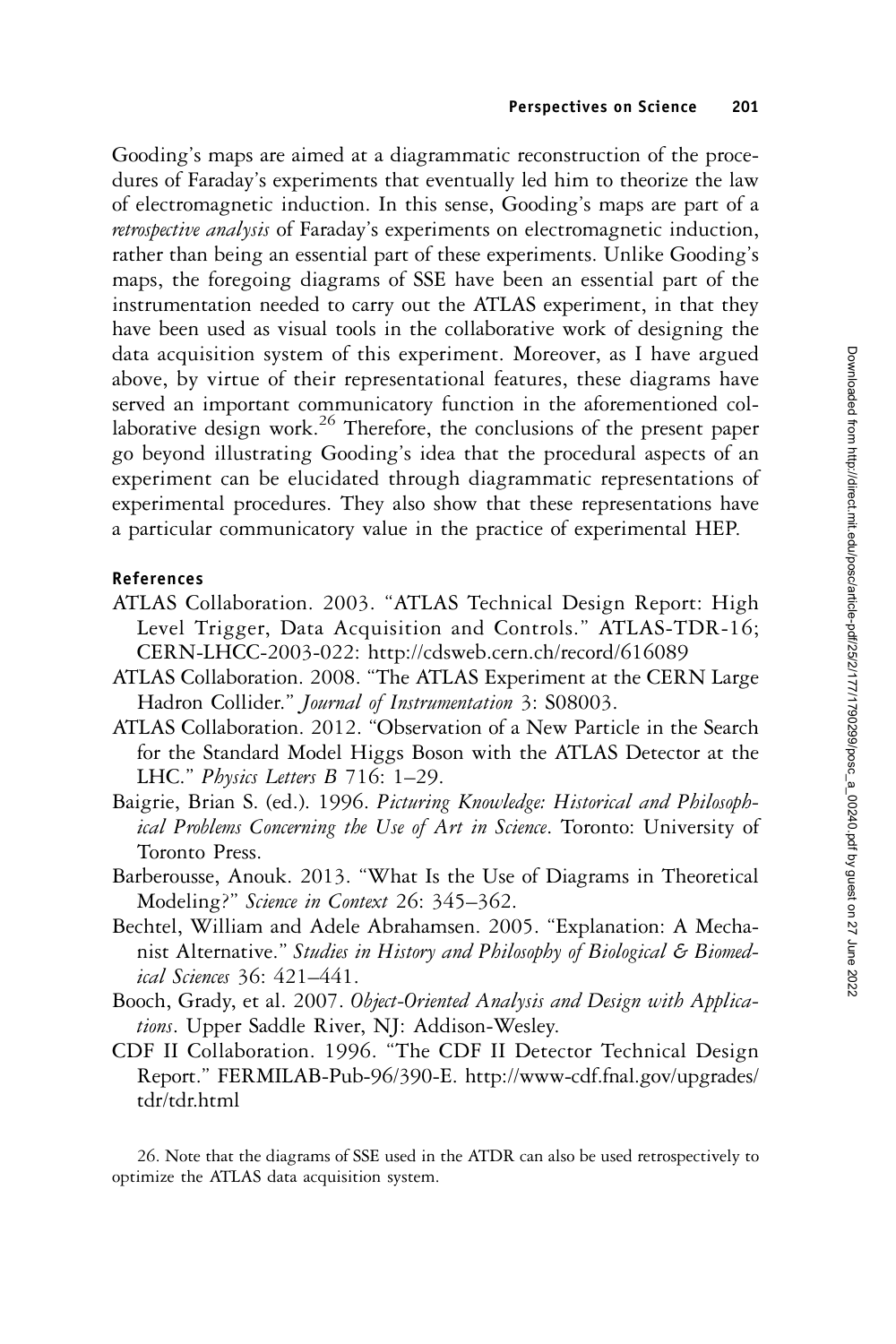- Cheng, Peter, Ric Lowe, and Mike Scaife. 2001. "Cognitive Science Approaches to Diagrammatic Representations." Artificial Intelligence Review 15 (1–2): 79–94.
- CMS Collaboration. 2012. "Observation of a New Boson at a Mass of 125 GeV with the CMS Experiment at the LHC." Physics Letters B 716: 30–61.
- Ellis, John. 2012. "Outstanding Questions: Physics Beyond the Standard Model." Philosophical Transactions of the Royal Society A 370: 818–830.
- Giere, Ronald N. (ed.). 1992. Cognitive Models of Science. Minnesota Studies in the Philosophy of Science, Vol. 15. Minneapolis: University of Minnesota Press.
- Gooding, David C. 1990a. Experiment and the Making of Meaning: Human Agency in Scientific Observation and Experiment. Dordrecht: Kluwer.
- Gooding, David C. 1990b. "Mapping Experiment as a Learning Process: How the First Electromagnetic Motor Was Invented." Science, Technology and Human Values 15: 165–201.
- Gooding, David C. 1992. "Putting Agency Back into Experiment." Pp. 65–112 in Science as Practice and Culture. Edited by Andrew Pickering. Chicago: The University of Chicago Press.
- Goodwin, William. 2010. "How Do Structural Formulas Embody the Theory of Organic Chemistry?" The British Journal for the Philosophy of Science 61: 621–33.
- Hegarty, Mary. 2004. "Diagrams in the Mind and in the World: Relations between Internal and External Visualizations." Pp. 1–17 in Diagrammatic Representation and Inference. Edited by Alan Blackwell, Kim Mariott and Shimojima Atsushi. Berlin: Springer.
- Hoffer, Jeffrey, Joey George, and Joseph Valacich. 2008. Modern Systems Analysis and Design (5<sup>th</sup> edn.). Upper Saddle River, NJ: Pearson Education, Inc.
- Johnson-Laird, Philip. 1980. "Mental Models in Cognitive Science." Cognitive Science 4: 71-115.

Johnson-Laird, Philip. 1983. Mental Models. Cambridge, MA: MIT Press.

- Jones, Nicholaos, and Olaf Wolkenhauer. 2012. "Diagrams as Locality Aids for Model Construction and Explanation in Cell Biology." Biology and Philosophy 27: 705–21.
- Karaca, Koray. 2012. "Philosophical Reflections on Diagram Models and Diagrammatic Representations." Journal of Experimental & Theoretical Artificial Intelligence 24: 365–84.
- Karaca, Koray. 2017."A Case Study in Experimental Exploration: Exploratory Data Selection at the Large Hadron Collider." Synthese 194: 333–354.
- Kulpa, Zenon. 1994. "Diagrammatic Representation and Reasoning." Machine Graphics and Vision 3: 7–103.